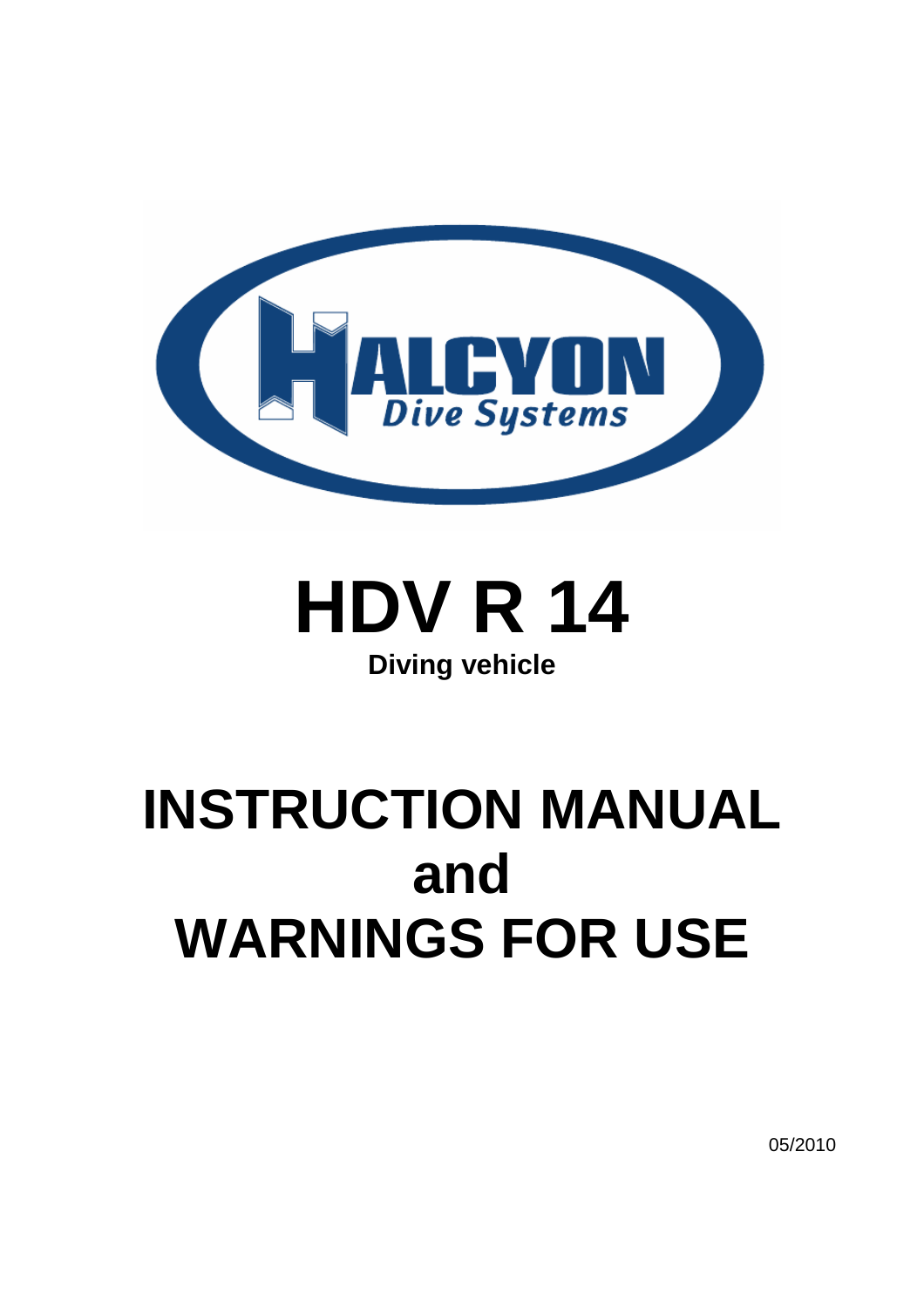# **Welcome to the world of HALCYON**

HALCYON congratulates and thanks you for your trust in purchasing our vehicle. Every "underwater scooter" is the result of extensive experience and prolonged prototype testing. A capable and creative staff, assisted by highly courageous diving experts with proven professional and recreational abilities, have created this and other underwater vehicles to assist and extend your underwater dives.

However, never overestimate your abilities and always take specific underwater diving courses to be able to use your underwater vehicle in total safety.

Always remember that fun should NEVER put your life at risk.

The HAI CYON staff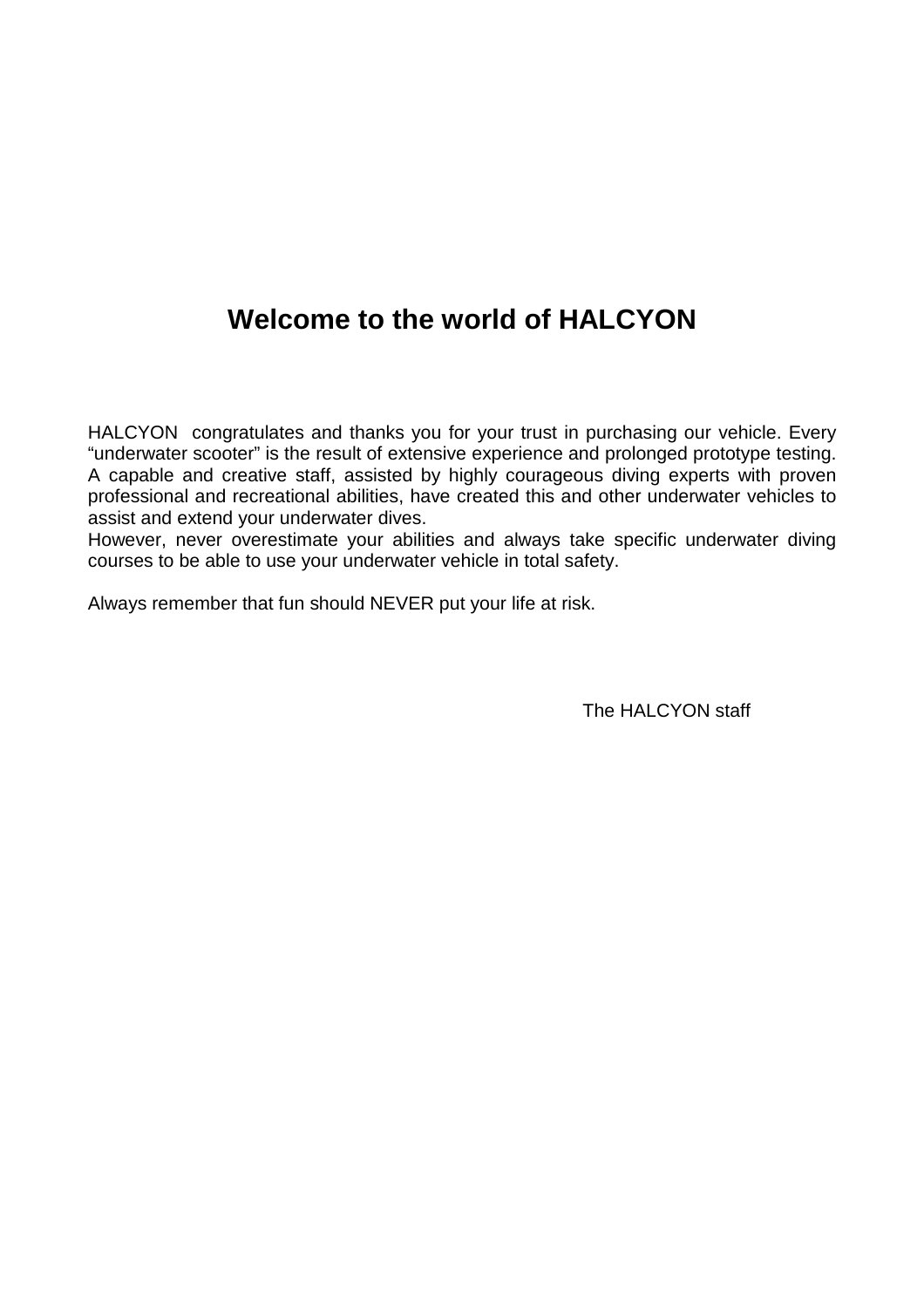# **WARNING !**

### **PI EASE READ THE FOLLOWING**

### **THIS MANUAL CONTAINS IMPORTANT PRECAUTIONS, WARNINGS AND INFORMATION. IT IS IMPORTANT THAT IT IS CAREFULLY AND FULLY READ BEFORE USING THE UNDERWATER SCOOTER!**

Observance of the instructions contained in this manual will allow you to carry out use, transport and maintenance operations safely, while guaranteeing optimal vehicle operation and reduced running costs. The company Halcyon is not liable for damage resulting from negligence on behalf of the user or from failure to observe these instructions.

The Distributor HALCYON , declares that:

- the Halcyon diving vehicle (henceforth called "**HDV**") shall be delivered to the buyer in perfect working condition, complete with its use and maintenance manual;
- any person attempting to use the *diving vehicle* shall be deemed to have undergone specific training in the use of similar diving vehicles and to have obtained the necessary certification issued by a qualified agency;
- any person attempting to use the *diving vehicle* shall be deemed to have read the use and maintenance manual provided, and hence the instructions contained within, in particular:
	- how to use the *diving vehicle*, with details regarding the diver's correct equipment configuration, the diver's posture during use, the position that must be maintained by the *diving vehicle* during the dive, and that the vehicle must not be bound with systems hard to release to its user in any way whatsoever.
	- the environmental conditions where use of the diving vehicle is especially dangerous, such as deep-water dives, obstructed environments, muddy or suspension-filled environments; the special precautions to be adopted when dives are effected in such environments and the need of having undergone suitable training held by qualified agencies;
	- dangerous behaviour that is to be avoided such as, for example, use of the diving vehicle to accelerate the descent or ascent rate;
- it is therefore assumed that the user has been fully informed on how to use and maintain the product as well as of its technical characteristics, and that he shall scrupulously abide by these rules.
- It hence follows that any damage to persons or objects, deriving from incorrect maintenance of the diving vehicle or from its use other than as stipulated by this manual or without the precautions described within, cannot be attributed to defects of the product.

The company Halcyon is not liable for losses or damages suffered by third persons consequent to the use of this diving vehicle.

The HDV **is not a toy, nor a suitable rescue means.** It's exclusive function is to **help** expert divers in immersions to cover greater distances than could be normally covered with fins only. The HDV and its components, specifically the battery and battery charger, are intended for adult and expert use after carefully reading these instructions.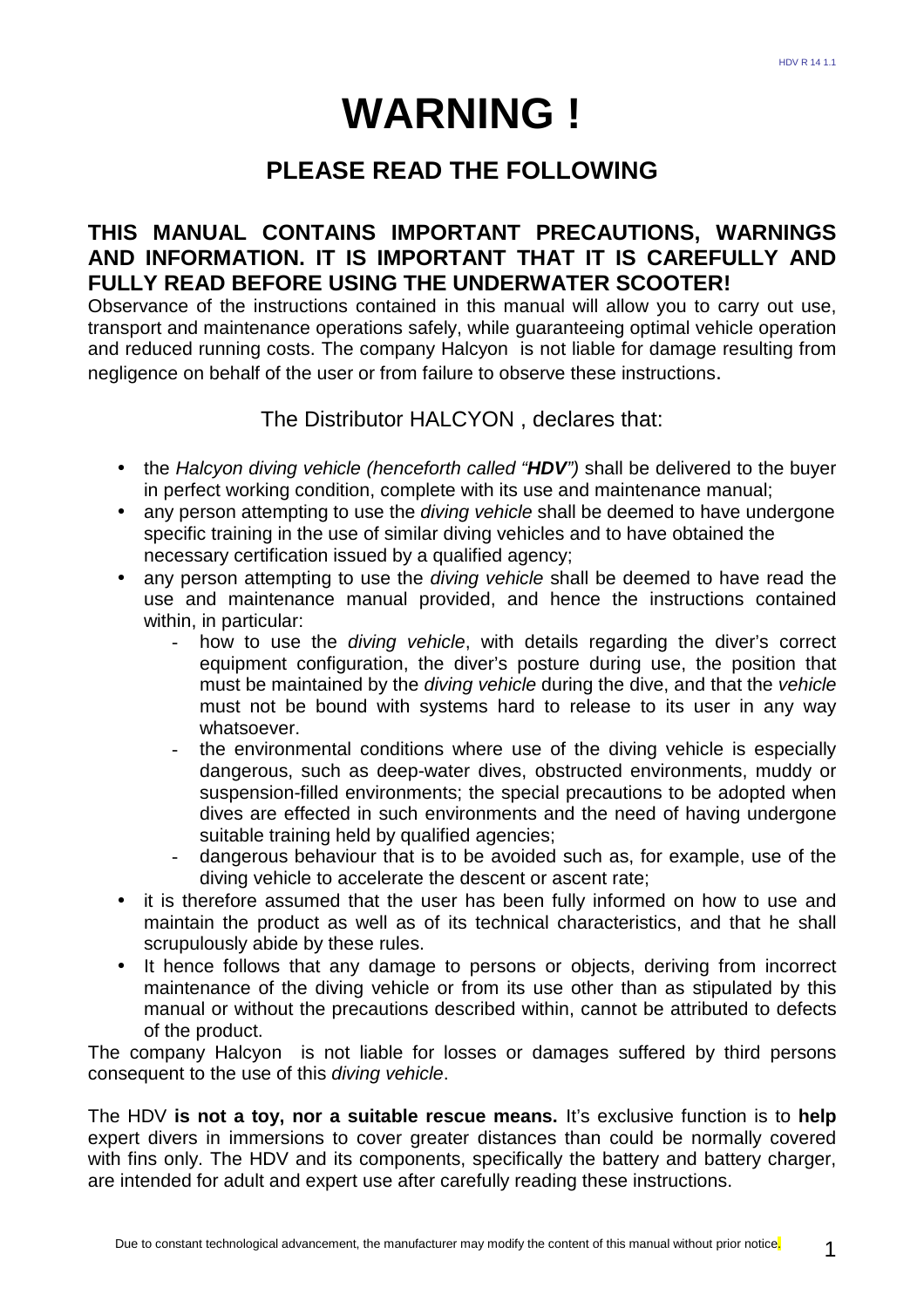In order to prevent any harm to things or individuals, the user of the battery and battery charger supplied with our diving vehicles must first read the use and maintenance manual and strictly observe the indications on correct use and product features, **preventing inexpert personnel or minors from handling, even inadvertently, the HDV and supplied instruments.**

Our HDV are equipped with a "cut off" device that protects internal components, impeding operations when voltage is too low. **When this device is triggered, it inevitably, shuts off.**

This feature must always be kept in mind to avoid any hazards for the diver who, when planning a dive, will leave sufficient time to **surface even without HDV power** should the battery, due to the amount of time under water, die.

HALCYON is not liable for any damages to persons and/or property caused by use other than that described in this manual and in neglect of the precautions described herein.

Due to constant technological developments, HALCYON diving vehicles may be modified at any time without prior notice.

#### **This manual is not a substitute manual for an adequate course held by certified agencies on the correct use of HDV on dives.**

**Use of the HDV under the influence of alcohol and drugs and in any situation in which psycho-physical conditions are not suited for diving is prohibited.**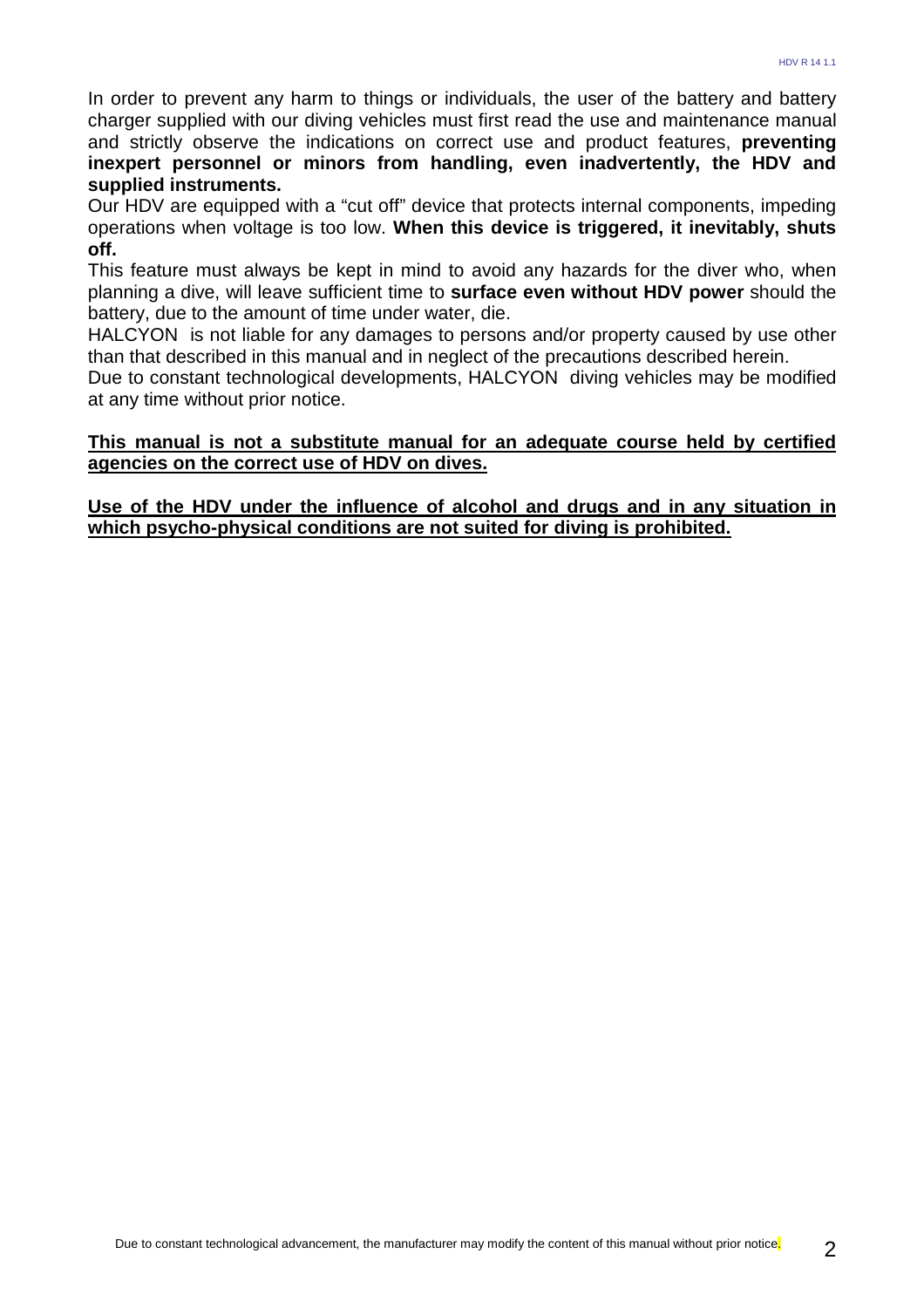### **Contents**

| 1      |            |                                                                                      |  |  |  |
|--------|------------|--------------------------------------------------------------------------------------|--|--|--|
| 2<br>3 |            |                                                                                      |  |  |  |
| 4      |            |                                                                                      |  |  |  |
|        | 4.1        |                                                                                      |  |  |  |
|        | 4.2        |                                                                                      |  |  |  |
|        | 4.3        |                                                                                      |  |  |  |
|        | 4.4        |                                                                                      |  |  |  |
|        |            |                                                                                      |  |  |  |
| 5      |            | 4.5                                                                                  |  |  |  |
| 6      |            |                                                                                      |  |  |  |
| 7      |            |                                                                                      |  |  |  |
|        |            |                                                                                      |  |  |  |
|        | 7.1<br>7.2 |                                                                                      |  |  |  |
| 8      |            |                                                                                      |  |  |  |
|        | 8.1        |                                                                                      |  |  |  |
|        | 8.2        |                                                                                      |  |  |  |
|        | 8.3        |                                                                                      |  |  |  |
| 9      |            |                                                                                      |  |  |  |
| 10     |            |                                                                                      |  |  |  |
| 11     |            |                                                                                      |  |  |  |
| 12     |            |                                                                                      |  |  |  |
| 13     |            |                                                                                      |  |  |  |
| 14     |            |                                                                                      |  |  |  |
| 15     |            |                                                                                      |  |  |  |
| 16     |            |                                                                                      |  |  |  |
|        | 16.1       |                                                                                      |  |  |  |
|        | 16.2       |                                                                                      |  |  |  |
| 17     |            |                                                                                      |  |  |  |
| 18     |            |                                                                                      |  |  |  |
|        | 18.1       |                                                                                      |  |  |  |
| 19     |            |                                                                                      |  |  |  |
|        | 19.1       |                                                                                      |  |  |  |
|        | 19.2       |                                                                                      |  |  |  |
|        | 19.3       |                                                                                      |  |  |  |
|        | 19.4       |                                                                                      |  |  |  |
|        | 19.5       |                                                                                      |  |  |  |
| 20     |            |                                                                                      |  |  |  |
| 21     |            |                                                                                      |  |  |  |
| 22     |            |                                                                                      |  |  |  |
| 23     |            |                                                                                      |  |  |  |
| 24     |            |                                                                                      |  |  |  |
| 25     |            |                                                                                      |  |  |  |
| 26     |            |                                                                                      |  |  |  |
| 27     |            |                                                                                      |  |  |  |
| 28     |            |                                                                                      |  |  |  |
| 29     |            |                                                                                      |  |  |  |
| 30     |            |                                                                                      |  |  |  |
| 31     |            |                                                                                      |  |  |  |
| 32     |            |                                                                                      |  |  |  |
| 33     |            |                                                                                      |  |  |  |
| 34     |            |                                                                                      |  |  |  |
| 35     |            |                                                                                      |  |  |  |
| 36     |            |                                                                                      |  |  |  |
| 37     |            |                                                                                      |  |  |  |
|        | 37.1       |                                                                                      |  |  |  |
| 38     |            | "CUT OFF" battery protection system, operating principle and instructions for use 27 |  |  |  |
|        | 38.1       |                                                                                      |  |  |  |
| 39     |            |                                                                                      |  |  |  |
| 40     |            |                                                                                      |  |  |  |
| 41     |            |                                                                                      |  |  |  |
| 42     |            |                                                                                      |  |  |  |
| 43     |            |                                                                                      |  |  |  |
| 44     |            |                                                                                      |  |  |  |
| 45     |            |                                                                                      |  |  |  |
|        |            |                                                                                      |  |  |  |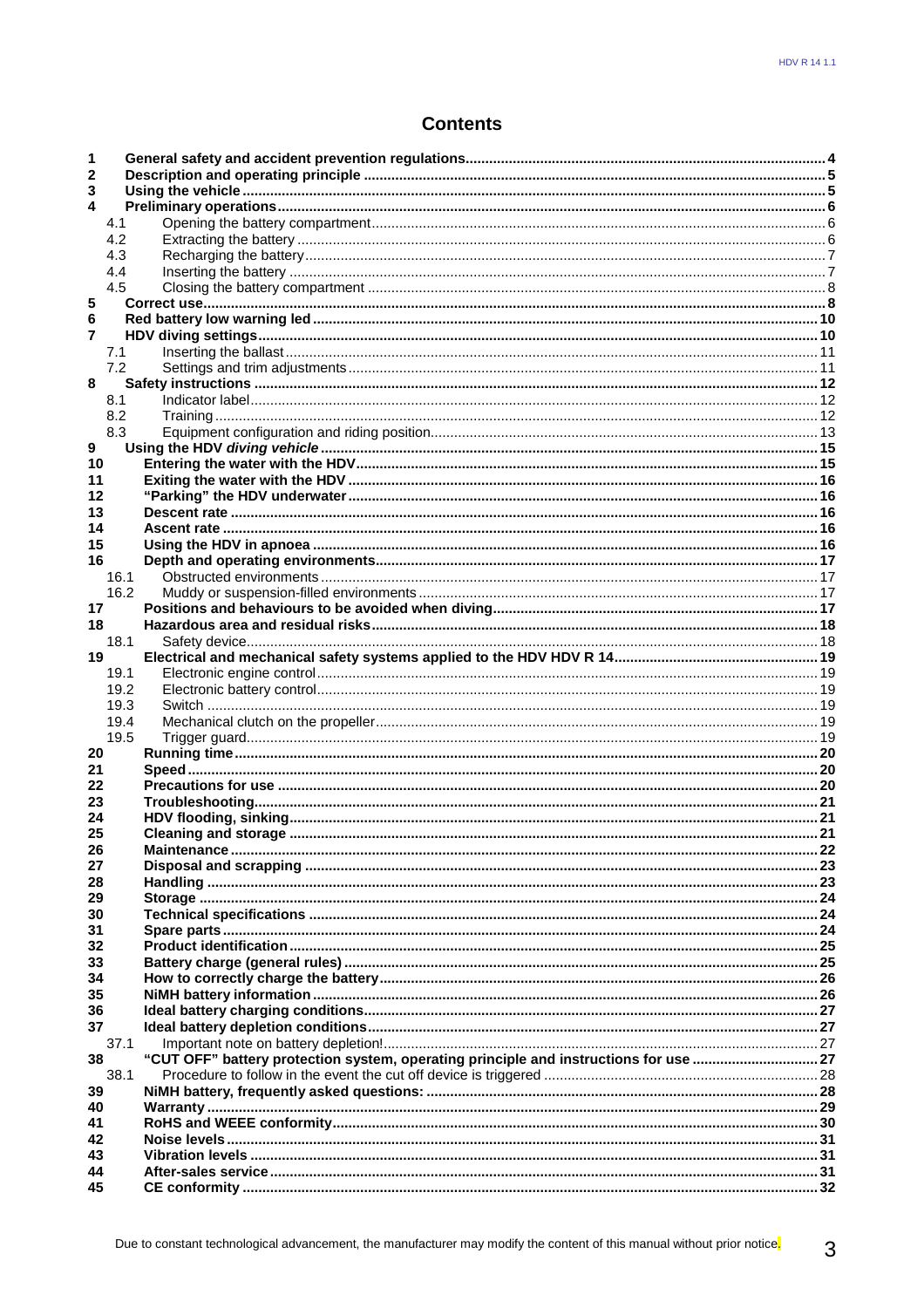# **1 General safety and accident prevention regulations**

Pay special attention to the hazard signs in this manual. There are 3 levels of hazard signs:



This sign is a warning that failure of the user to adhere to the described operations will expose him to health hazards that may lead to serious or permanent harm.



This sign is a warning that failure of the user to adhere to the described operations will expose him to possible health hazards that shall not, however, lead to serious or permanent harm.



This sign is a warning that failure of the user to adhere to the described operations may lead to damage of the vehicle.

Please read the instructions in this manual carefully, before using the vehicle. Copyrights for this manual belong exclusively to the company HALCYON Reproduction of this document, in part or in whole, is forbidden unless prior consent is obtained in writing.

# **IMPORTANT NOTE!**

Although diving with the HDV is great fun and relieves you of substantial effort, do not ever forget that it is a machine and …

# **IT CAN BREAK!**

Never consider the HDV to be an aid in dangerous situations.

# **IT IS NOT A LIFE-SAVING DEVICE!**

Always remember that you can ONLY COUNT ON YOUR OWN STRENGTH.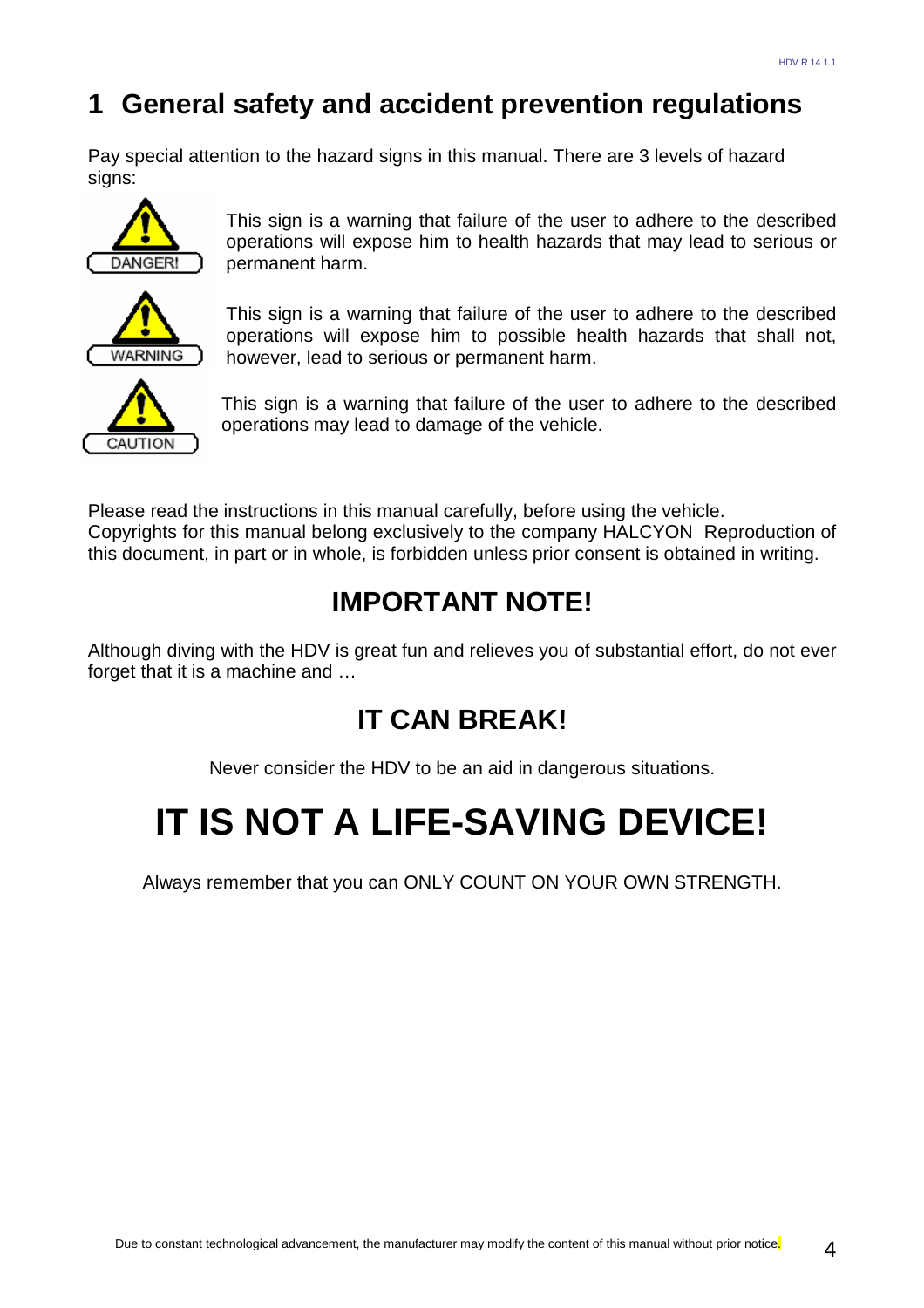### **2 Description and operating principle**

The HDV consists of a perfectly watertight, streamlined, hollow body, see figure 1, inside which the electric motor, rechargeable batteries and speed-reduction gear are housed. On the outside, two manoeuvring handles (1) are found at the rear, one of which has an integrated trigger (2) to control propeller rotation by means of a lever (3). At the front, a handle (4) is used for gripping and carrying the vehicle. The propeller (10) is located at the rear end and is protected by a surrounding circular strip which constitutes the flow conveyor (5). The main switch (6) used to select one of the two speeds (7), is also found at the rear.

In front is situated the head cap (8). By opening it we can access to the battery compartment, the locking wheel (9) is inserted in the shell.



**Figure 1** 

### **3 Using the vehicle**

The diving vehicle distibuited by HALCYON is a vehicle that has been designed and constructed for dive transportation purposes. Customers and third parties are forbidden from carrying out any alterations that may substantially modify its intended purpose.



The vehicle has been designed, sized and constructed for the sole purpose described above. Any other use or operation that does not comply or agree with the instructions contained in this manual, may result in damage to the vehicle. This would prevent the conditions for which it has been designed and built from being achieved, and may compromise

its technical and safety characteristics. The manufacturer shall not be liable for damage to persons and/or objects deriving from inappropriate use of the vehicle.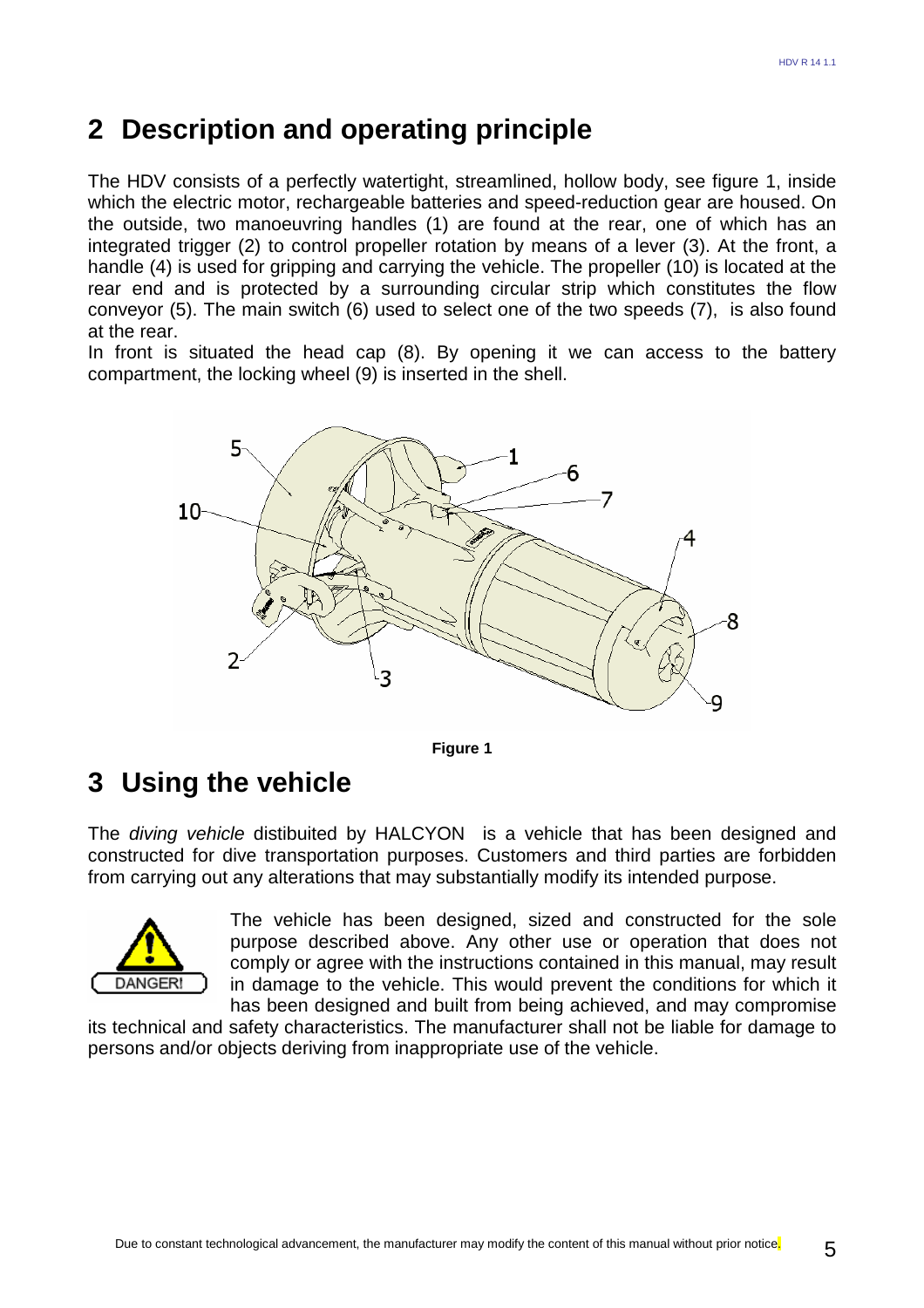### **4 Preliminary operations**

Make sure the following parts are in the box: A HDV R 14 model A battery A battery charger A salt water ballast This instruction manual

### **4.1 Opening the battery compartment**

Stand the HDV upright on a flat surface resting it on the flow conveyor (5).

Turn the front hand wheel (9) counter-clockwise. Rotating the hand wheel, the shell (8) (see fig. 1) start to lift. Continue rotating until the shell detaches from the engine body. Remove the shell.

Note: always rinse, accurately clean and dry the HDV before opening it. Sand or mud can enter the OR housing (19) (see fig. 6) and jeopardize the perfect hermetic seal.

### **4.2 Extracting the battery**





**Figure 3**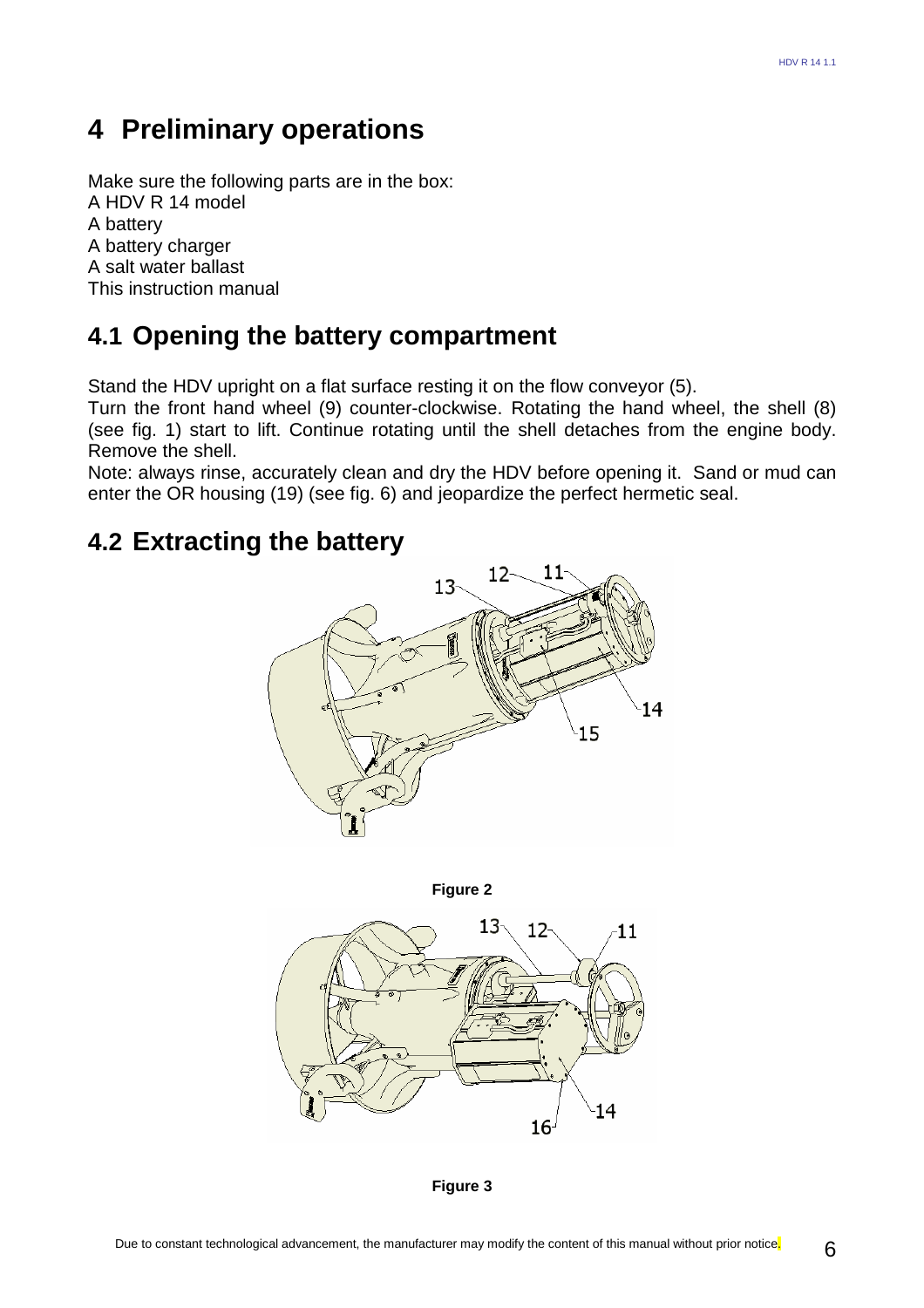After removing the shell, stand the HDV vertically, detach the red connector (15) (do not pull the wires), unscrew the ring nut (11), remove the terminal (12) (see fig. 2) and extract the battery (14) pulling it upwards off the rod (13). (see fig. 3)

### **4.3 Recharging the battery**



**Figure 4**

To recharge the battery, put it in a safe place away from people and flammable objects. connect the charge connector (24) to the battery charger (see battery charger instructions). Next connect the battery charger power cord to the mains. When charged, disconnect the battery charge.

**WARNING: do not use the battery charger with the power cord damaged or broken. Electrical shock hazard with even fatal consequences.** 

### **4.4 Inserting the battery**

With the HDV in vertical position, repeat the battery extraction procedure in reverse order, being careful to insert the rear stops (16) between the battery support rods (see fig. 3). After inserting the battery, connect the terminal (12) and tighten without forcing the ring nut (11) (see fig. 5) being careful to only connect the red connector (15) if the HDV is immediately used.



**Figure 5**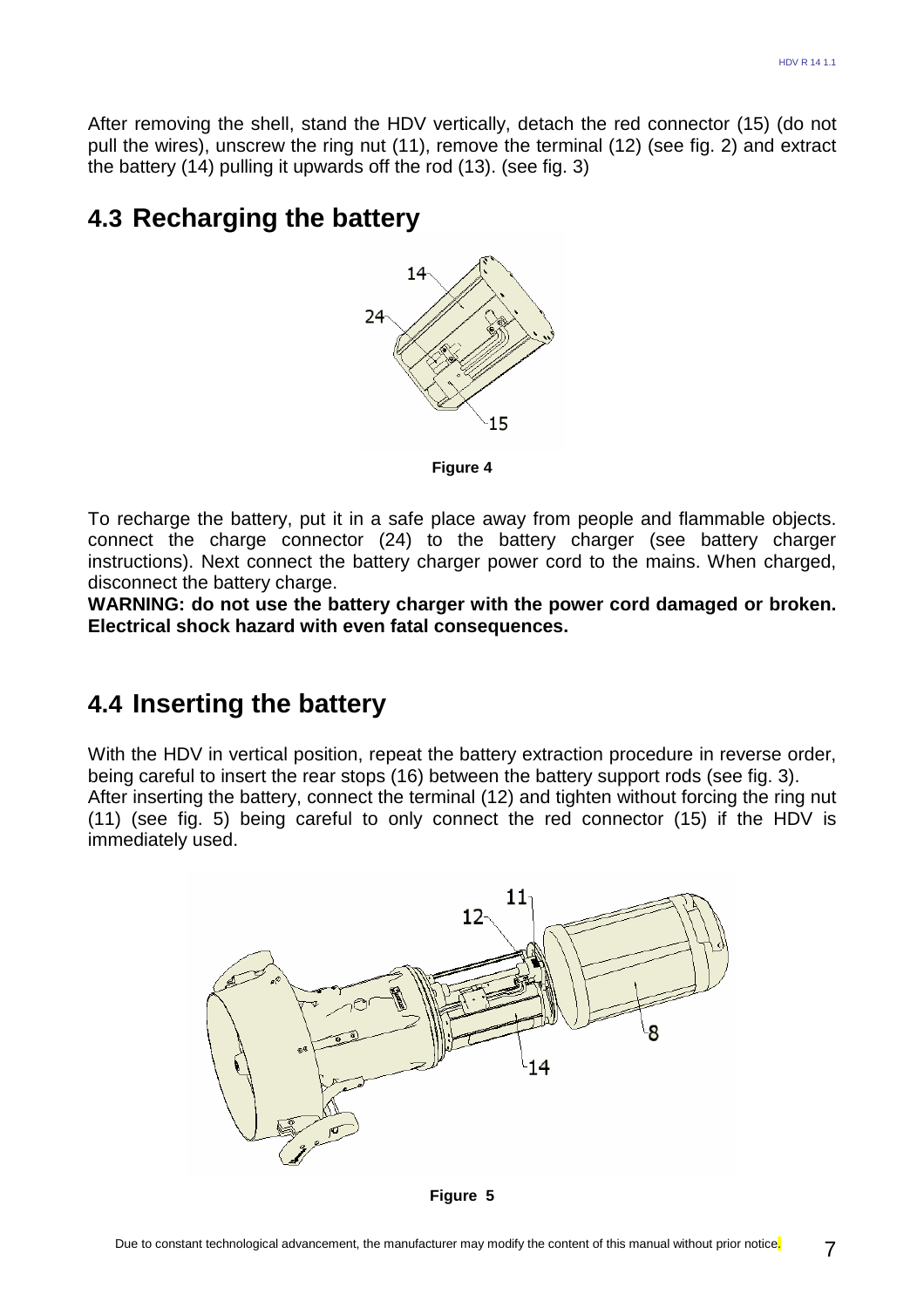### **4.5 Closing the battery compartment**

Stand the propeller protection on a level surface. Carefully check that the lock O-ring (19), (see fig. 6) is properly seated and that it is clean and suitably greased with silicone oil (the one commonly used for underwater gear). Check that the rim of the body (20), is clean, and if necessary pass a clean cloth to remove any dust or sand. Insert the front shell (8) matching the screw (18) up with the hole (17). Turn the wheel (9) clockwise until it closes completely and tighten using only two fingers.



**Figure 6**

### **5 Correct use**

Check the preliminary operations (scooter complete with gaskets and perfectly closed). Proceed as follows to start the HDV:

Always make sure the switch (6) is in the off position, submerge the HDV under water and make sure nothing is caught between the propeller blades. If something is found between the propeller blades, remove the HDV from the water and free the propeller blades of the foreign object. **Be extremely carefully since using hands or other parts of the body between the propeller blades is potentially hazardous, even if a safety clutch is installed between the propeller and engine. For this reason, avoid introducing your hands in the propeller area and, if necessary for cleaning purposes or to remove foreign objects, use or stick or other suitable tool.**

Turn the switch (6) (see fig. 1) to the required speed. The on light, blue led, (25)(see fig. 7) should turn on.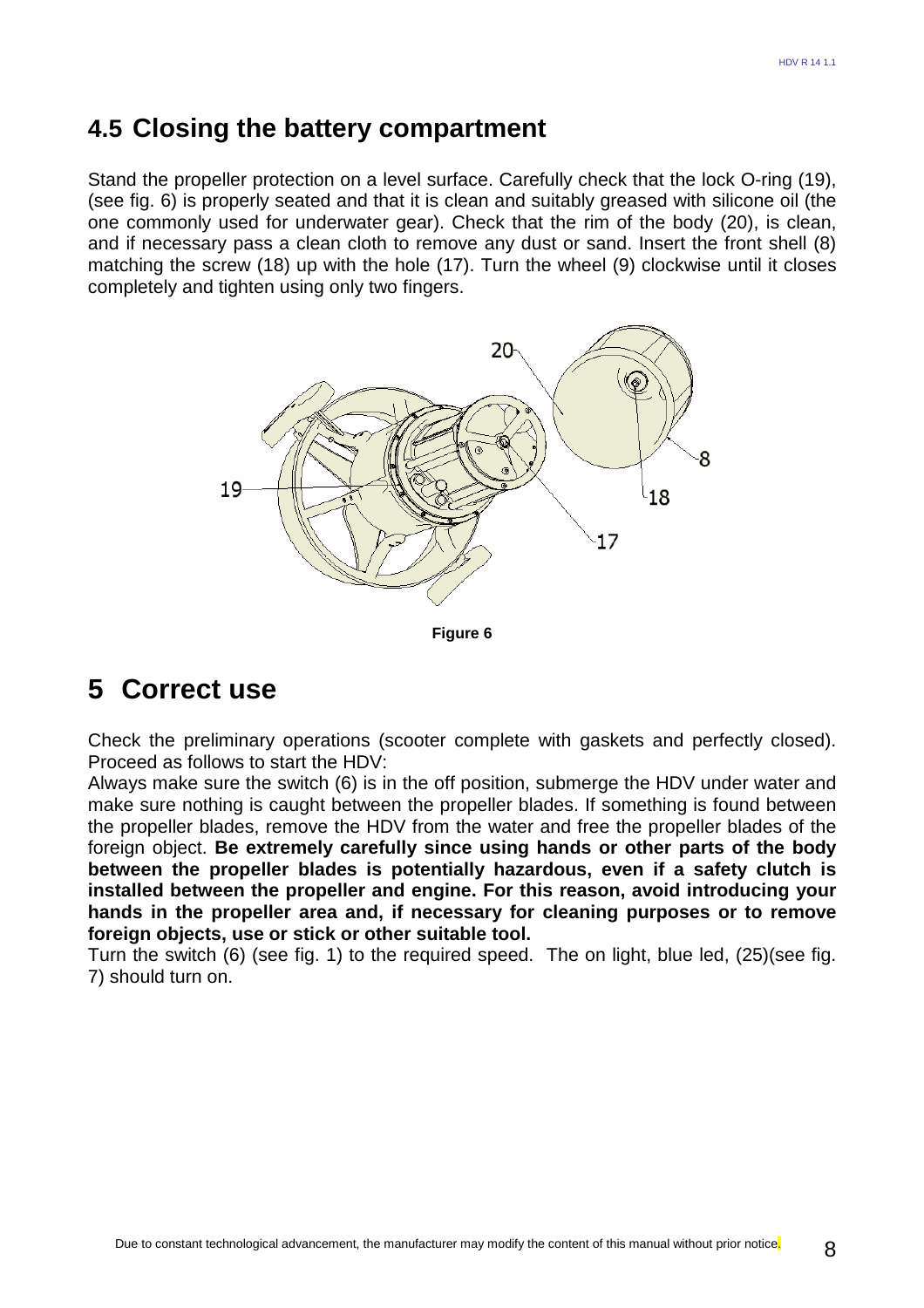

**Figure 7**

Grasp the two HDV handles (1) (fig. 1) or, if using the tow cord, hook the carabineer to the tow sling.

Press the trigger (2) until the engine starts.

To stop the engine, let go of the trigger (2).

To change propeller rpm, use the switch (8), rotating it to the positions described on the label (see fig. 8). A reference on the knob indicates the selection.

This latter operation can be conducted at any time, even underwater.

When finished use, turn the switch (6) (7) so that the blue led turns off (see fig.7).

#### **IF YOU DO NOT USE THE TOW CORD, DO NOT DRIVE THE HDV SINGLE-HANDED. YOU MAY RISK LOSING CONTROL.**



**Figure 8**

**WARNING: when you press the trigger, the propeller starts to rotate and the HDV starts to move.**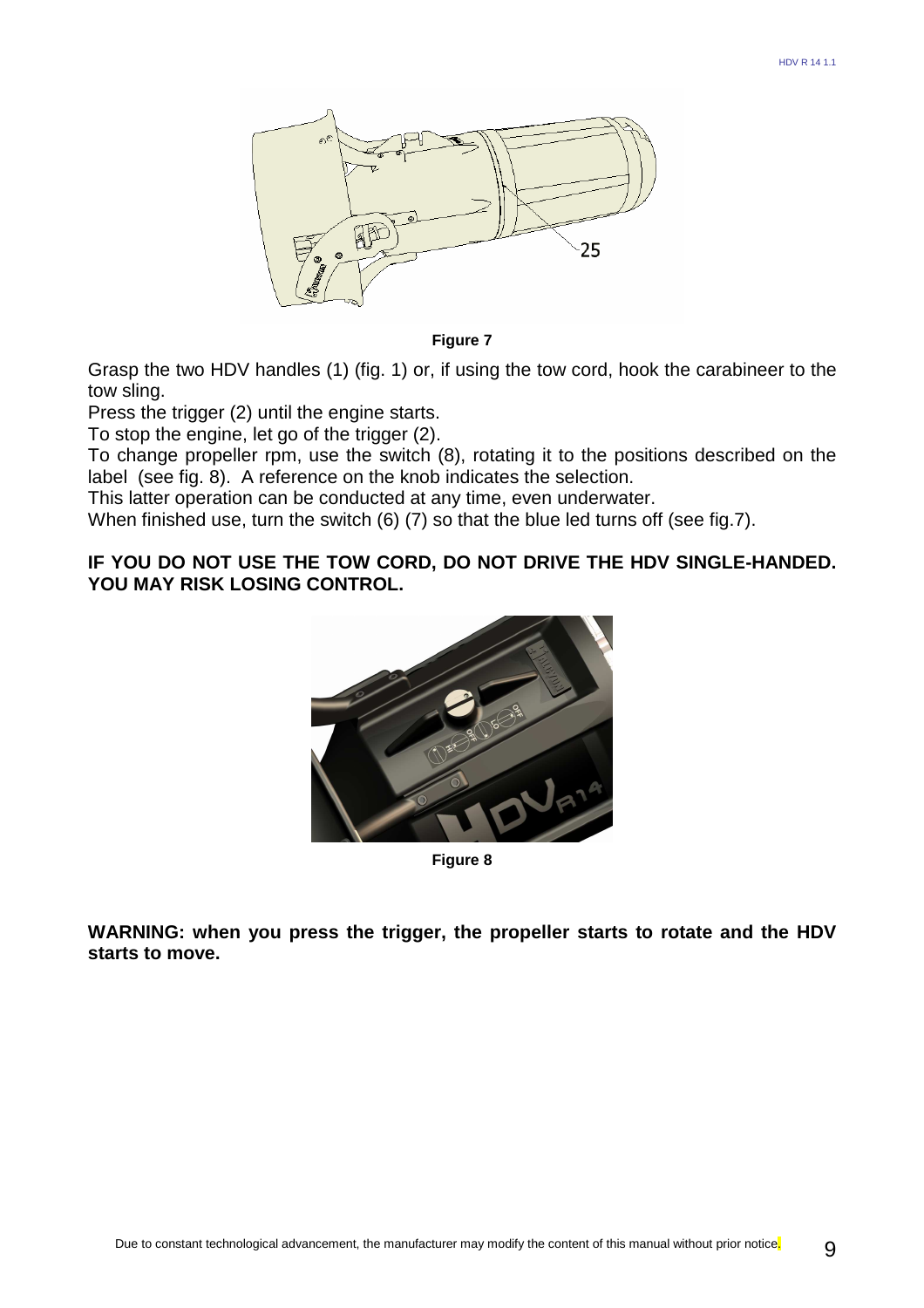### **6 Red battery low warning led**

A second red led is found next to the blue led (25) (see fig. 7).

When the red led, next to the blue one, turns on (the blue led stays on), this means that the battery is low. About 10/15 minutes of autonomy remain at this point depending on the temperature of use and battery wear conditions. At the end of this period, the HDV will stop due to the cut-off device.

When the red led turns on, it remains on for as long as the switch is in the on position. When the HDV is turned off, it may remain off the next time the HDV is turned on even if the battery was not charged and turn on when the trigger is pressed. The battery low indicator only works correctly when the HDV is running (propeller submerged and rotating). **Note: the sole purpose of the battery depleted signal is warn the diver that the battery is low. HALCYON is not liable for the failed operation or erroneous evaluation of residual battery charge which led to the incorrect assessment of HDV autonomy.**

**The system is based on battery voltage readings that cannot fully guarantee residual battery charge calculations. The indication highly depends on battery wear.** 

# **7 HDV diving settings**

The HDV should have **NEUTRAL** buoyancy **and be practically horizontal** meaning it should not sink but remain stable at the desired depth. The vehicle is supplied neutrally buoyant or slightly float in fresh water. Additional weights (23), are provided to compensate for differences between use in fresh or salt water (see fig. 9) consisting in a stainless steel ballast that should be included or removed according to whether the HDV is used in fresh water (NOT USED) or seawater (USED).



**Figure 9**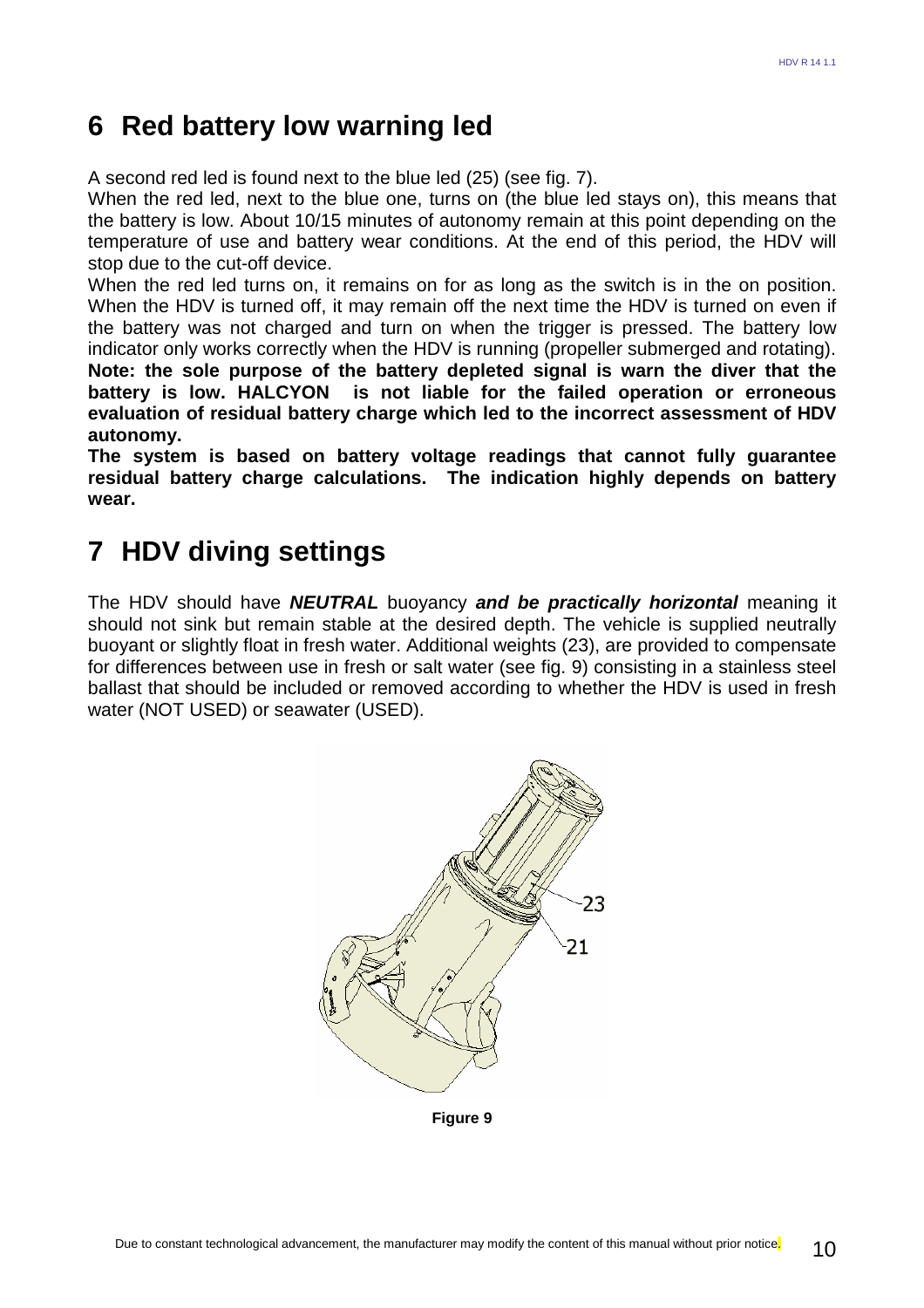### **7.1 Inserting the ballast**

Proceed as follows to insert the ballast (23): (see fig. 9) Open the HDV and extract the battery (see previous chapters). Insert the ballast in the specific housing being careful to screw in the two yellow ballast stop knobs (21) without forcing them.

**IMPORTANT NOTE: Figure 9 illustrates the HDV in salt water settings, when using the HDV in fresh water, the ballast (23) should be removed from the HDV, the two knobs (21) may stay screwed into the HDV. This makes the HDV lighter and reestablishes the correct centre of gravity for the HDV to assume the right position underwater.**

### **7.2 Settings and trim adjustments**

You may need to adjust the float or trim settings (trim is the HDV longitudinal axis inclination).

As for floating, the HDV is produced to slightly float in both fresh water (without using the ballast 23) and salt water (using the ballast 23).

As for trim, you can change factory settings by moving the battery along the rods (13) fig.3. Remove the battery, rotate the screw (21) with a 5 mm Allen key, screwing in or out to adjust the battery position. Screwing it in, the HDV tends to position itself with the rear sinking, unscrewing it causes the opposite. Replace the battery connect the terminal (12) and the ring nut (11) try the HDV in the water until the desired settings are reached (see fig. 10).



**Figure 10**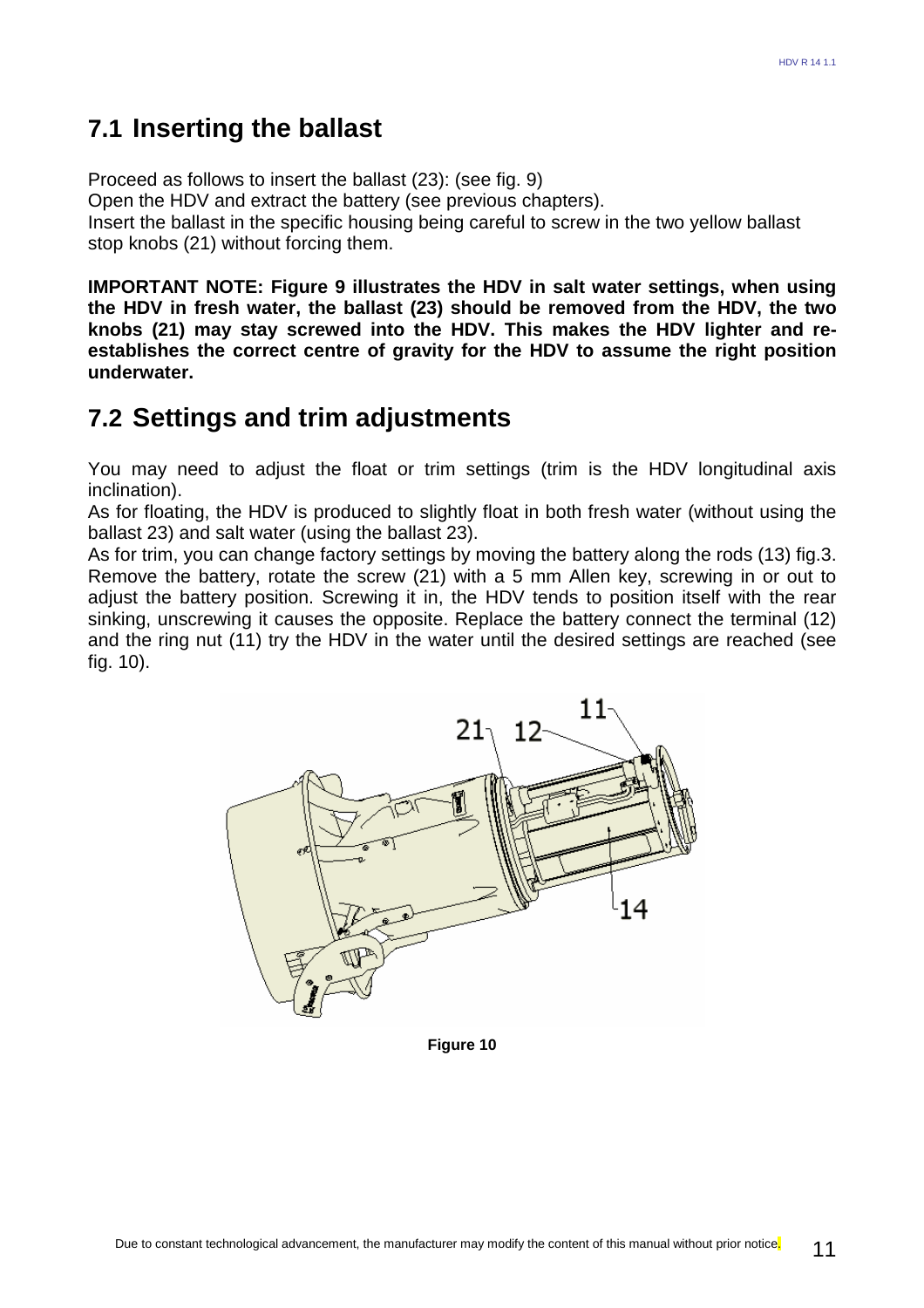# **8 Safety instructions**

### **8.1 Indicator label**

The following indicator label is found on the vehicle. It should not be removed, tampered with or destroyed. The user of the vehicle shall be responsible for replacing any worn out or illegible label with a new one, it must be requested to our after-sales service. HALCYON will not be liable for damages and accidents happened in consequence of behaviors in contradiction to the indications in it reported.



Use by children prohibited round sticker.

Rectangular sticker indicating the need to read the instruction manual.





### **8.2 Training**

The HDV may be used by any diver but it is assumed that whoever is effecting the dive has obtained the necessary certification issued by qualified certification agencies. At any rate, **use of the HDV implies that the user has undergone specific training** that permits him to use the vehicle safely and to fully appreciate its potential. Do not forget that the greatest danger is constituted by the underwater environment being explored.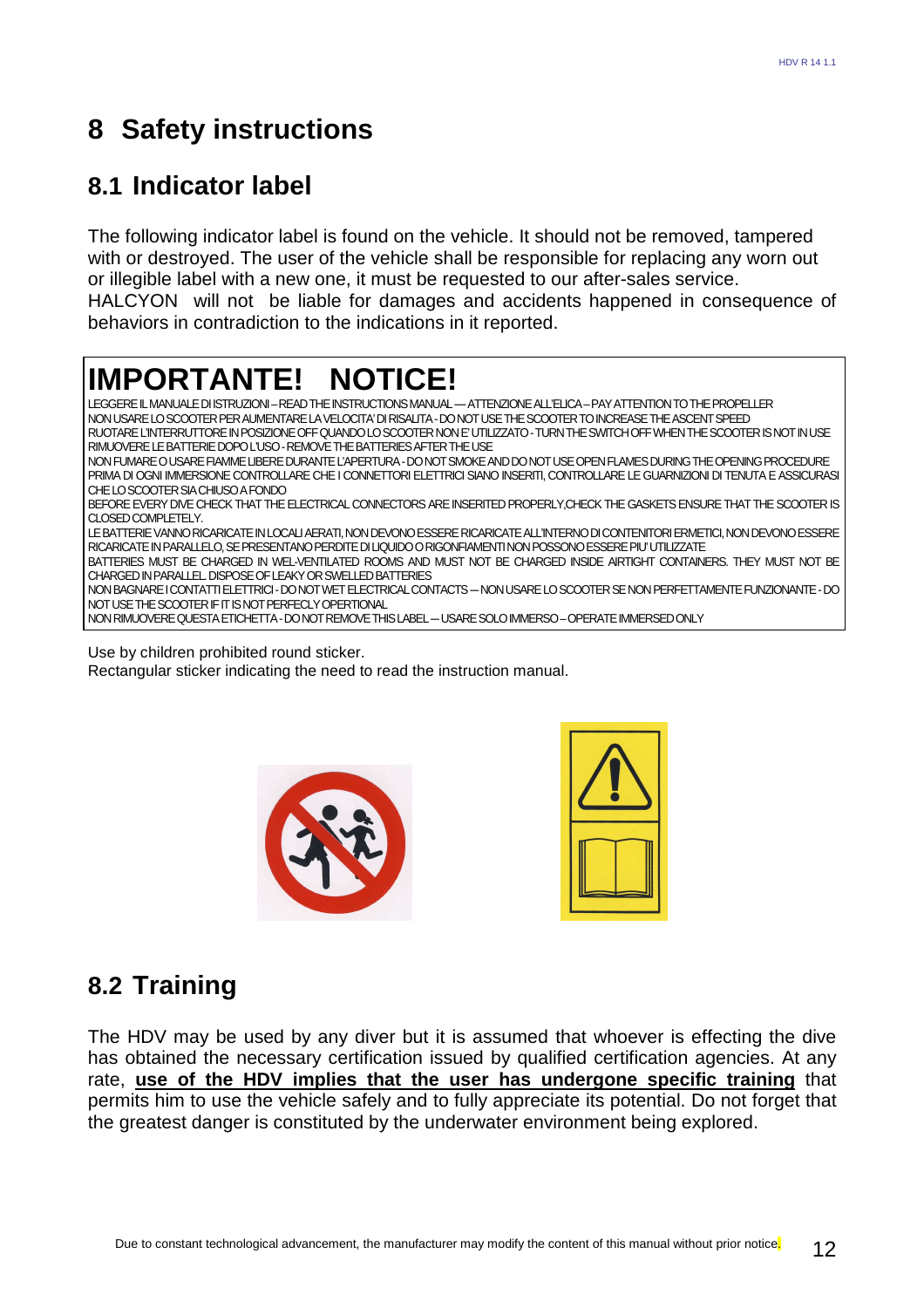### **8.3 Equipment configuration and riding position**

HALCYON diving vehicles are TOW BEHIND type (as opposed to the so-called "ride on top" kind) and thus **ideal use** requires the diver to be towed by behind the HDV.

**READ CAREFULLY! The HDV should not be improperly bound to the diver.** The user should be able to abandon the HDV at all times and with extreme ease. The HDV must be connected to the diver by a cord and quick-release carabineer. The diver should always carry a sharp knife on dives to manage emergency situations including that of cutting the cord and abandoning the vehicle.

#### **Proper ways to connect the HDV to the diver.**

The tow cord should be suitable dimensioned. Use of  $a$  4 – 6 mm cord made of nondecaying synthetic material, in good working order and with at least 100 kg (220 lbf) haulage capacity is considered correct.

The carabineer must be made of rustproof material in good working conditions and equipped with an easy to grasp opening device. It must also be usable with gloves. The carabineer should be connected to the harness or "D" ring on technical balancing jackets.



Examples of the harness and carabineer to be used

#### **Improper ways to connect the HDV to the diver.**

These include cords with knots, chains and elastic cords, to name a few, that do not allow the vehicle to be immediately abandoned in the event of emergency!

#### **Correct way to connect the tow cord to the scooter.**

The tow cord should be connected to the HDV through the two holes near the handle on the propeller conveyor. See the following illustrations.



Cord attachment to the left handle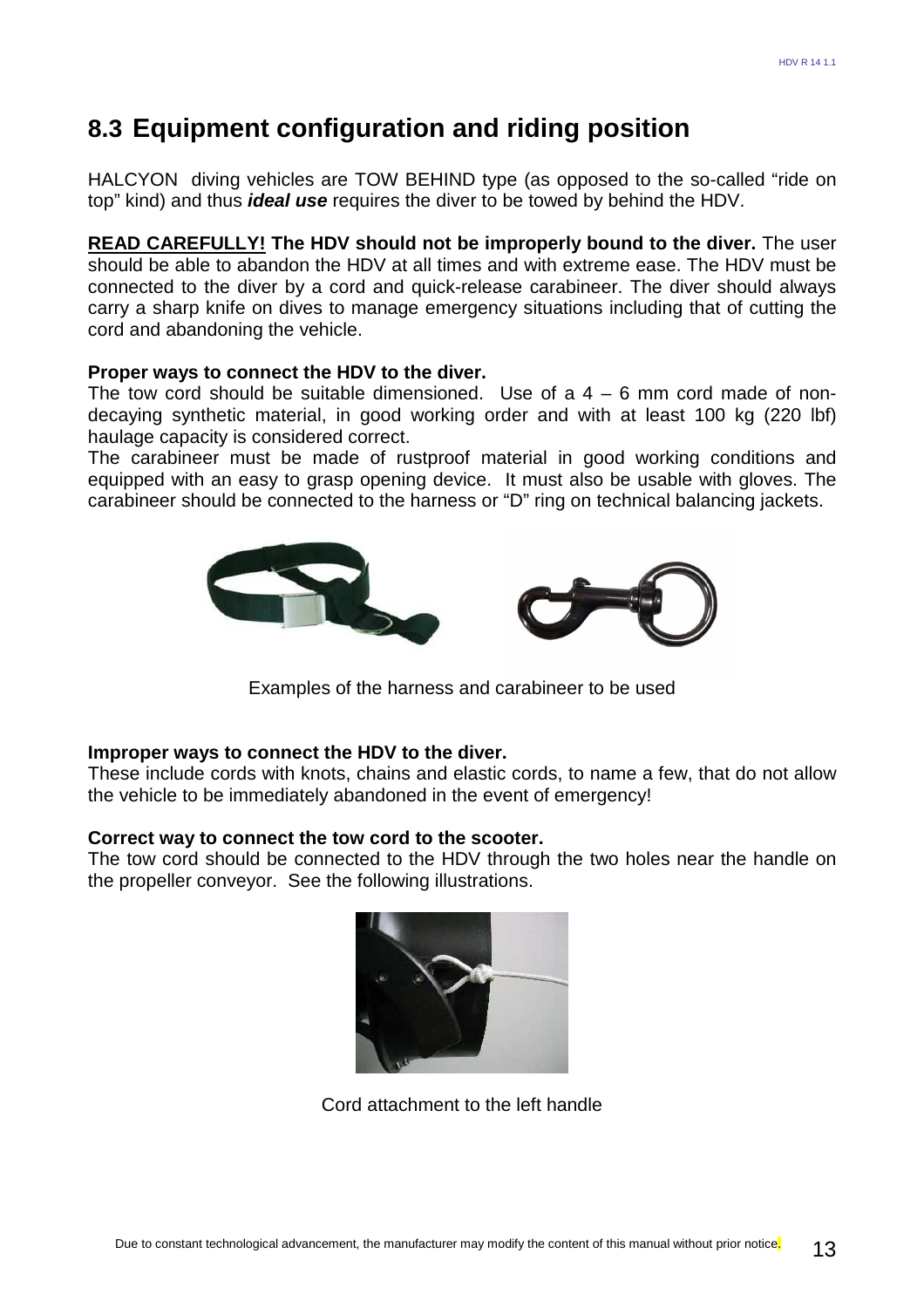

Attachment to the right handle, knot that allows for tow cord length adjustments.



#### **Figure 11**

**Diver position** Fig. 11 illustrates a driver in technical configuration with the HDV correctly positioned. Other positions are admitted but considerably reduce drive efficiency. Tow cord length is extremely important for good towing efficiency. The right arm should remain slightly bent, drive the vehicle by pointing it in the direction to be followed but never hold the HDV which exerts all drive force on the tow cord.

If you prefer not to use the tow cord, both handles must be used. This type of use does not permit high speeds since resistance is higher with consequent arm fatigue.

The diver's position during the dive must be more or less horizontal (posture and buoyancy always derive from correct equipment configuration and adequate training). This ensures safety, longer running times, speed and riding comfort.

Be especially careful when setting out your equipment especially as regards: hoses, regulators, pony bottles, pressure gauges, audible alarms, flashlights and pertinent cables,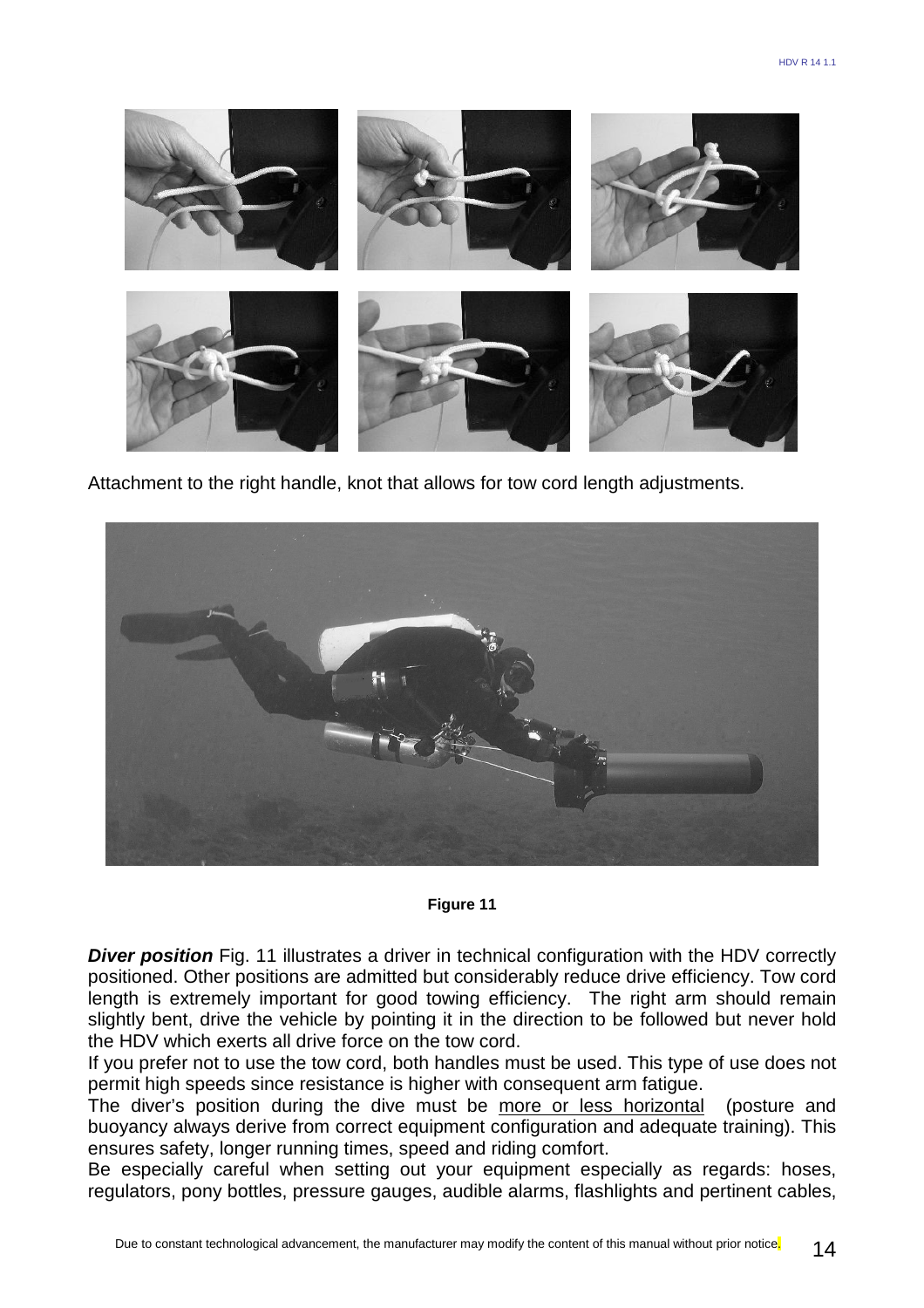

reels, etc., making sure they do not dangle and that they cannot come into contact with the propeller or entangle themselves on the bottom or on your buddy, creating possibly serious hazard situations.

**Correct equipment configuration** is a crucial factor for safe diving in general and becomes vital when diving with the HDV. As a rule, the type and position of the diving equipment should guarantee perfect streamlining and no elements should protrude or be left dangling.

# **9 Using the HDV diving vehicle**

Underwater diving is a potentially dangerous activity and incorrect use of the HDV further increases the hazards of the dive itself.

Before use, make sure the battery is charged, that connectors are connected and that no electrical parts are rusted. Check that the head cap is closed properly, check its condition, especially following accidental bumps, or accidental scratches, and make sure that the trigger and main switch are functioning correctly. At this point the HDV is ready for use. After entering the water, the main switch must be switched on by rotating it.



The main switch must be turned to running mode only when the HDV is in water. Rotating the propeller out of the water may be dangerous and damage the seal of the motor shaft.

Once in the water, the propeller is activated by pulling the trigger incorporated on the right manoeuvring handle towards you. Releasing the trigger will stop propeller rotation.

Speed can be regulated slow or fast, see the previous paragraph fig 7.

### **10 Entering the water with the HDV**



Entering the water is one of the most delicate moments in the dive. Various factors like the change in temperature, use of a respirator, the weight of the equipment and other difficulties make the addition of the HDV an inevitable added burden.

Before turning on or using the HDV, make sure that all the equipment you use for the dive is correctly positioned and in good working order. Only use the HDV after completing these checks. Incorrect dive preparation is highly dangerous and, in some situations, the HDV may represent an additional hazard.

Pay particular attention when entering choppy water since waves could lift and launch the HDV against you with even fatal consequences.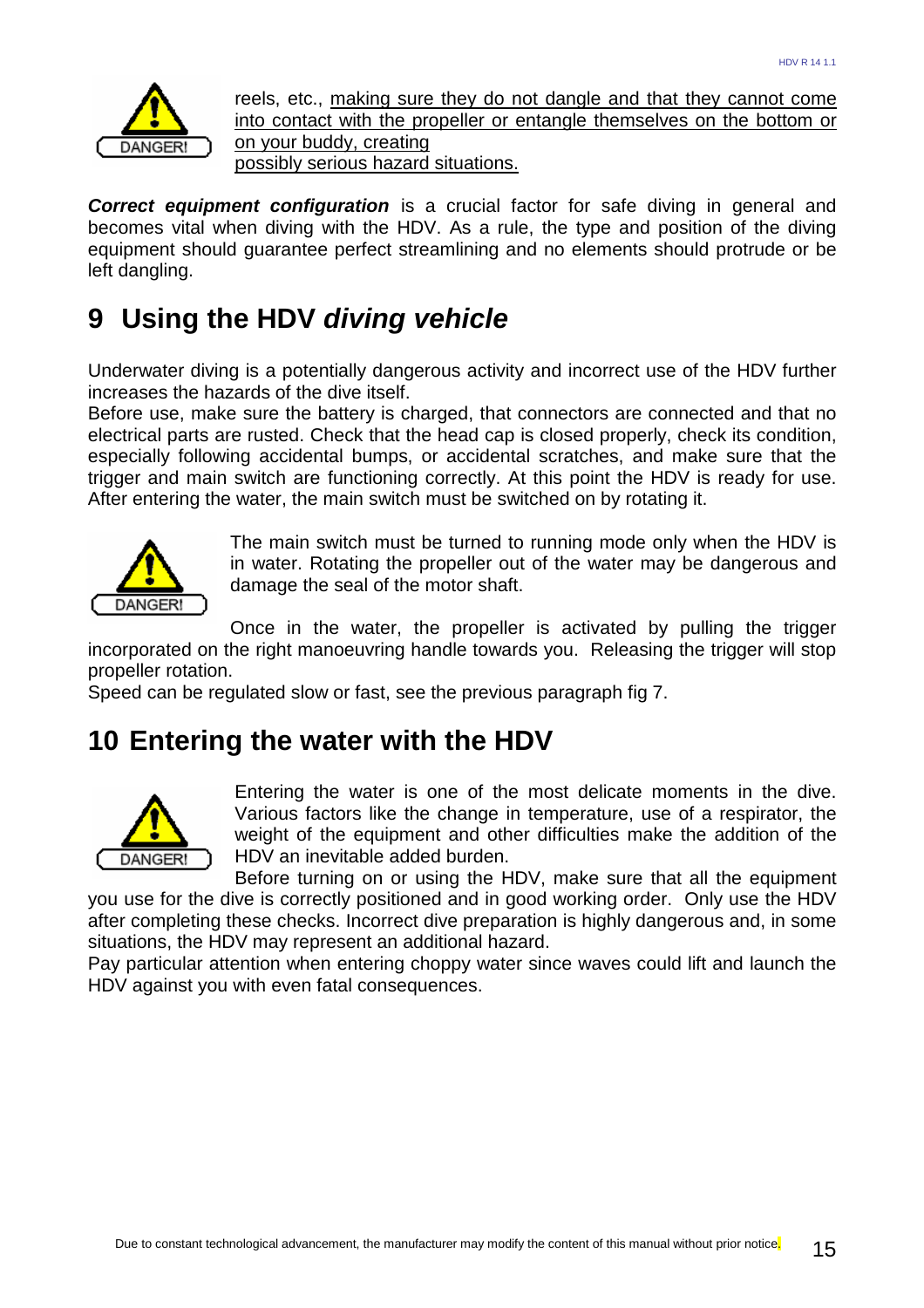### **11 Exiting the water with the HDV**



Exiting the water is another delicate moment in the dive and, here too, the addition of the HDV could be an extra burden.

According to where you started the dive, always make sure the HDV is the last piece of equipment to recovery. Always put your safety first.

Pay particular attention when exiting choppy water since waves could lift and launch the HDV against you with even fatal consequences.

### **12 "Parking" the HDV underwater**



When diving you may need to "park" the HDV to continue the dive with fins only, recovering the HDV later. We strongly recommend you leave the HDV far from areas with currents that could cause the HDV to collide with rock walls, the sea bottom or boats. Violent collisions could compromise the HDV's hermetic seal and irreparably damage it.

During decompression stops, be careful the HDV does not cause uncontrolled depth variations, turning it off and leaving it at your side.

**DO NOT USE THE HDV TO MAINTAIN THE DECOMPRESSION OBBLIGATION!** 

### **13 Descent rate**

The HDV allows you to accomplish a fast descent rate. **AVOID** using it to accelerate your descent since problems related to equalising and psychological/physical adjustment are increased.

### **14 Ascent rate**



The HDV **MUST NEVER BE USED FOR VERTICAL ASCENTS.** In fact, using it in such a manner may result in an **excessively rapid ascent WHICH IS POTENTIALLY DANGEROUS.** Hence it is better to **DEACTIVATE IT BY TURNING THE MAIN SWITCH TO THE OFF POSITION,** position it out of the way**,** and ascend normally.

### **15 Using the HDV in apnoea**



Diving in apnoea is highly dangerous in itself. The use of the HDV in apnoea could cause serious accidents. Always be certain and aware of your capabilities. Adequate training courses are essential for your safety.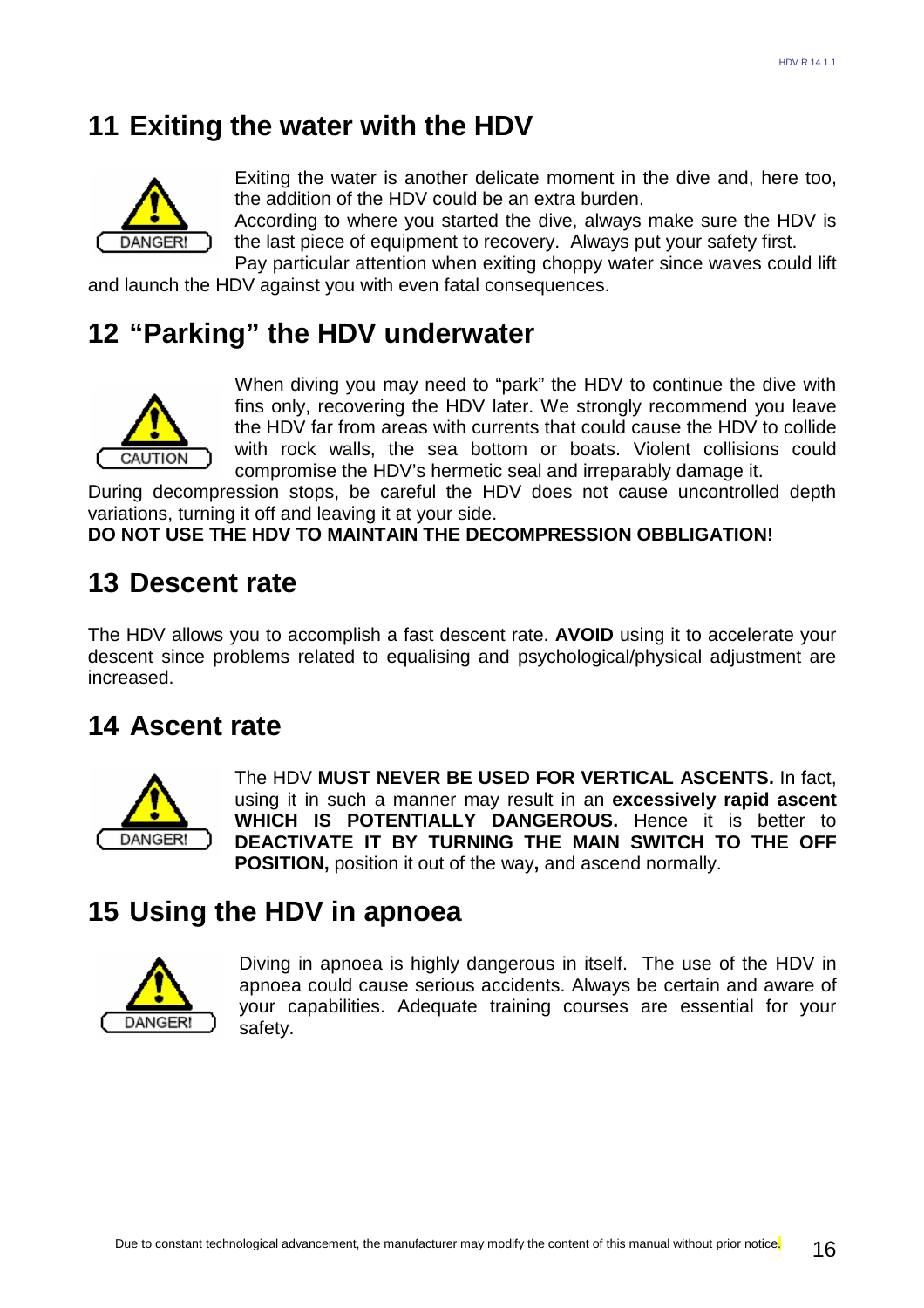# **16 Depth and operating environments**

### **DO NOT EXCEED THE MAXIMUM OPERATING DEPTH!!!**

The dive is already VERY DANGEROUS at that depth. **INCORRECT USE OF THE HDV IN SUCH ENVIRONMENTS INCREASE DIVING HAZARDS.** 

It is important to remember that maximum diving vehicle operating depth refers to the HDV in prime conditions. Collisions, scratches or deformations significantly reduce this limit.

### **16.1 Obstructed environments**

Dives in such environments are already **VERY DANGEROUS.**

**INCORRECT USE OF THE HDV IN SUCH ENVIRONMENTS INCREASES THE DIVING HAZARDS.** For example: if the control valves are hit accidentally whilst travelling at high speeds, these may break, with obvious consequences. **DIVING IN SUCH ENVIRONMENTS REQUIRES ADEQUATE TRAINING BY QUALIFIED AGENCIES.** It is hereby emphasized that the running time of both the HDV and the breathing gas must be planned in such a manner that every team member has TWICE the necessary resources available. It is also obligatory to carry another extra HDV.

### **16.2 Muddy or suspension-filled environments**

These include those environments, obstructed or otherwise, in which visibility may suddenly fall to zero due to the suspension that is created by moving the bed sediment. Dives in these environments are already **VERY DANGEROUS. INCORRECT USE OF THE HDV IN SUCH ENVIRONMENTS INCREASES THE DIVING HAZARDS.**

### **DIVING IN SUCH ENVIRONMENTS REQUIRES ADEQUATE TRAINING BY QUALIFIED AGENCIES.**

For example: the rotating propeller that faces downwards can lift a considerable amount of suspension.

Accidental activation of an emergency HDV in tow may create highly critical situations.

# **17 Positions and behaviours to be avoided when diving**



The diver's head or other body parts should never be beyond the propeller conveyor (5) (see fig. 1) where flow is suctioned. Do not direct the flow from the conveyor at you. This thwarts the propulsion drive and could move your equipment away from you. Do not ride the HDV.

Do not attach the HDV to your tanks or their supports in any way.

Do not attach the HDV to your body, legs, arms or other parts in any way.

Do not use more than one HDV simultaneously.

Do not start the HDV with body parts other than your right hand.

When using the HDV, always keep your left hand far from the propeller, better is resting against your body, on your side, or on your right hand to more comfortably control the HDV.

Do not direct propeller flow at the sea bottom to avoid raising sand or mud.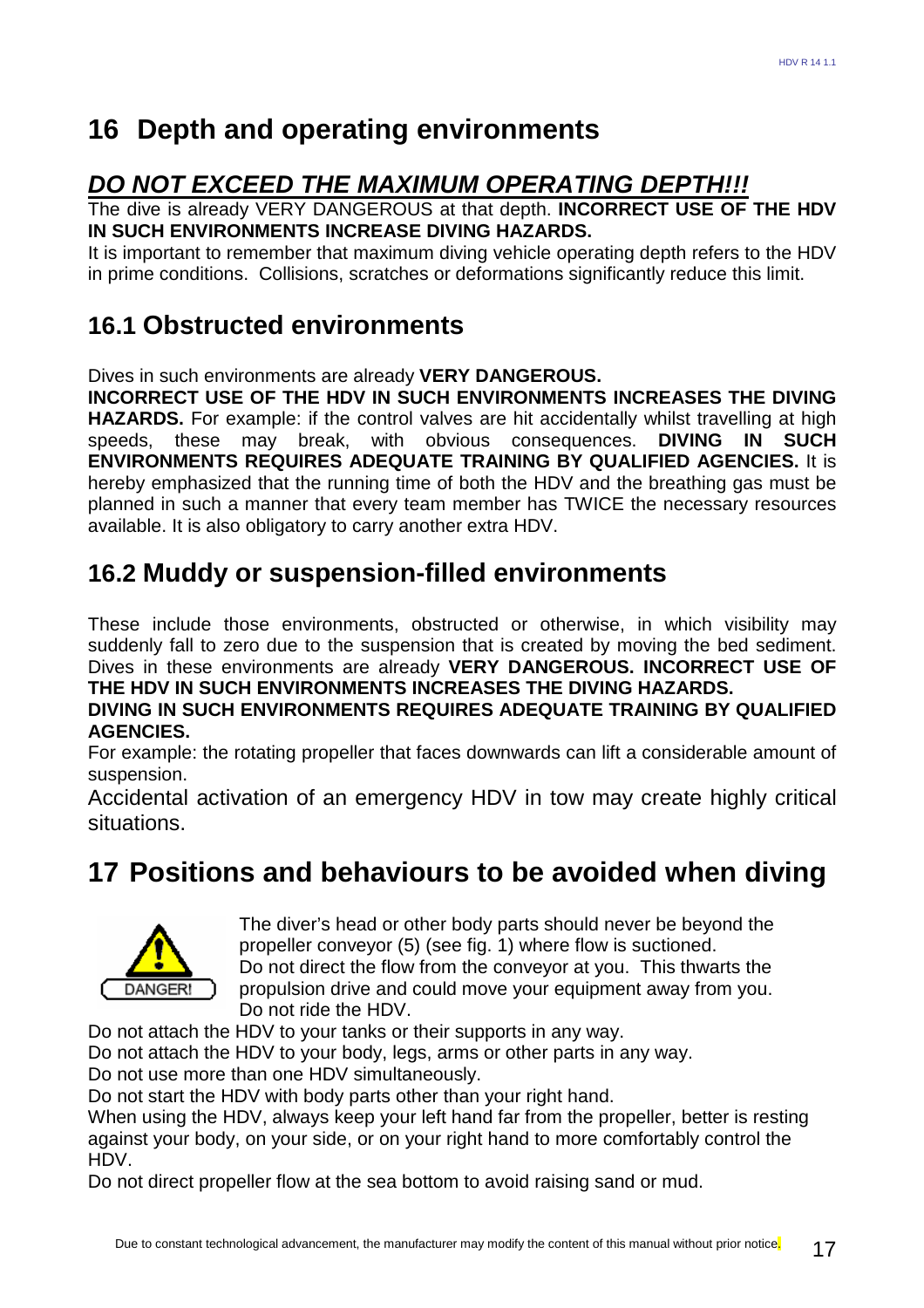# **18 Hazardous area and residual risks**

The propeller is protected by an external radial circular band. Therefore it is exposed on both the suction and expulsion sides. Additional protections were not installed in these areas **since they would significantly reduce fluid passage in the conduit**, drastically reducing propulsion system performance. A protection grill on the flow suction side can be easily clogged when near aquatic plants or algae normally suspended in the water, forcing the diver to frequently stop to clean the grill which is not always possible in safety conditions underwater. A grill placed on the flow output side would prevent any cords or lines caught in the propeller to be removed, inhibiting HDV operations. This would frequently distract the diver and cause him to forget that the greater hazard is represented by the surrounding environment and diverting the his main focus away from the dive. For the above reasons and, considering that the propeller is protected by a safety clutch, we believe that the natural behaviour of being careful not to place hands or other body parts between propeller blades is safer for the diver (who in correct use, is always behind the propeller) than being distracted by cleaning and untangling any objects from the grills around the propeller.



#### **Catching and cutting risk**

Do not introduce any object or body part in the flow conveyor in contact with rotating propeller blades. Except for the hand on the trigger, keep at least 40 cm away from the propulsion group during use.

**A CAP OR OTHER HAIR RESTRICTION DEVICE MUST BE WORN BY DIVERS WITH LONG HAIR. LONG HAIR MAY BECOME ENTANGLED IN THE PROPELLER IN THE EVENT OF IMPROPER USE.**

**ALSO BE CAREFUL OF ANY OBJECTS SUCH AS FISHING LINES, DIVING EQUIPMENT, FLOATING TOYS OR ANYTHING ELSE THAT MAY COME NEAR THE PROPELLER.** 

### **PROTECTIVE GLOVES MUST ALWAYS BE WORN**



#### **Crushing risk**

When closing the tube or shell, be careful not to insert fingers between the two parts.



**NEVER LEAVE THE HDV UNATTENDED ESPECIALLY NEAR CHILDREN OR AMATEURS. ALWAYS TURN IT OFF BEFORE EXITING THE WATER AND DISCONNECT THE BATTERY AS SOON AS POSSIBLE** (see previous chapters).

### **18.1 Safety device**

A torque-limiting device is installed between the motor and the propeller. When the resistance felt by the propeller exceeds a certain torque, this device intervenes, preventing the propeller from rotating.



The device will generate a rhythmic sound signalling its insertion. If this situation occurs, release the trigger immediately, switch off the power by means of the main switch and free the propeller of the foreign body.

Do not leave the torque-limiting device inserted for more than 10 seconds. It has been conceived for emergency purposes and may be

damaged by prolonged use.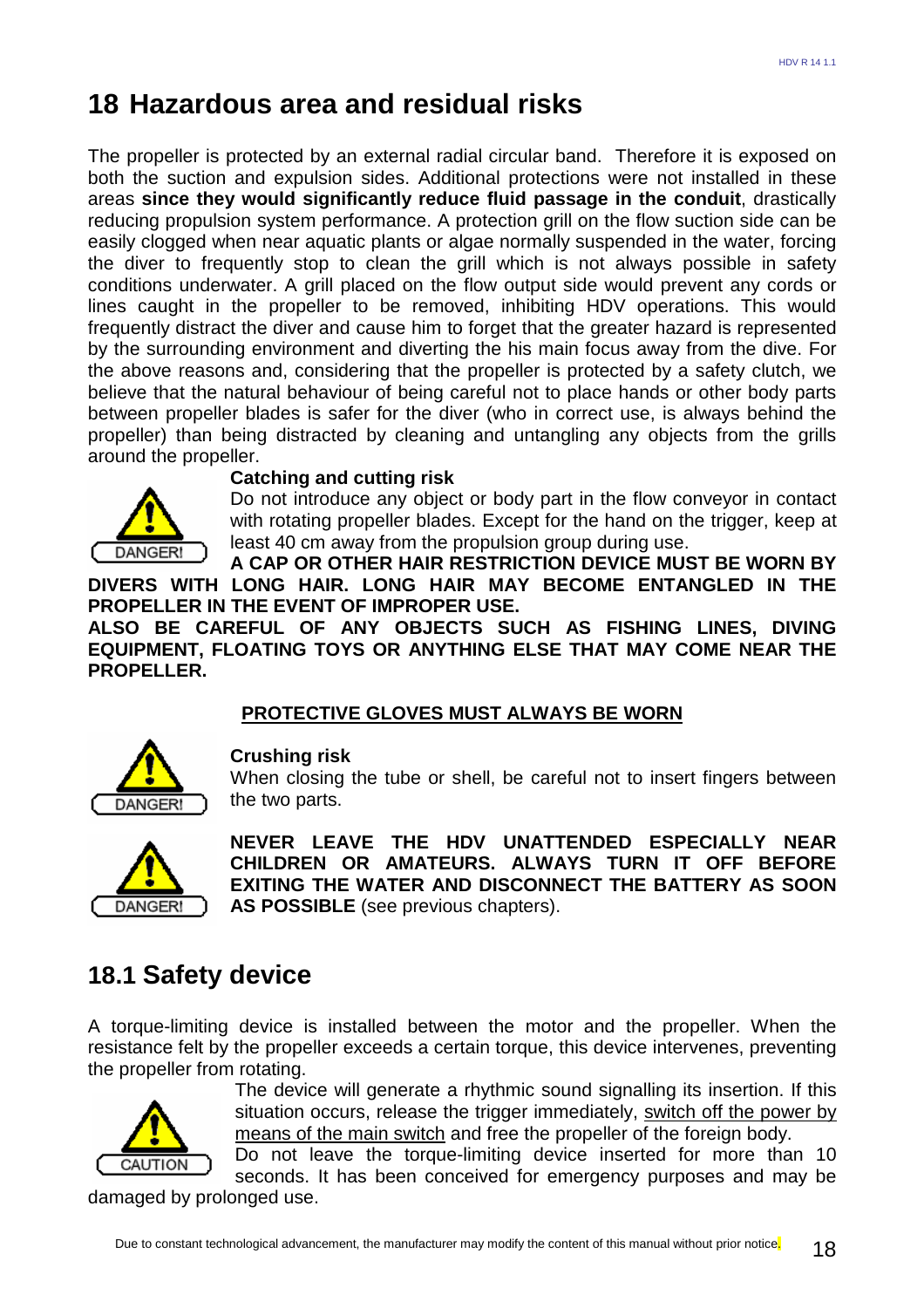If conditions allow you to remove the foreign body safely during the dive, then do so. Otherwise let go of the HDV. Do not lubricate the safety device.

### **19 Electrical and mechanical safety systems applied to the HDV R 14**

In order to insure maximum diver safety when using the HDV, various solutions were implemented to eliminate possible fault risks or potential injury.

### **19.1 Electronic engine control**

The electronic engine control board includes:

A short circuit emergency fuse (on replaceable at authorized service centres)

Temperature sensor (slows propeller rotation to a stop. The system automatically restarts when the engine is cool).

Maximum absorbed current sensor (maximum current that can be absorbed by the electrical engine, fully automatic, to protect electronic parts)

Cut off (in addition to the one in the battery, even the electronic control automatically turns off if powered with voltage under that prescribed).

Engine ignition sensor without mechanical contacts (the sensor is not a reed or mechanical type but inductive)

### **19.2 Electronic battery control**

The battery includes:

An emergency thermostat (if a battery charger fault occurs that overload the battery when charging, the thermostat prevents battery overheating by cutting off the charge) Cut off (in the event of depletion, it eliminates electric absorption cutting off the power supply. It is restored when the battery is charged)

### **19.3 Switch**

This HDV comes with a switch that cuts off the battery from the electronic engine control. Using the switch limits accidental ignition which may not occur in any case if the switch is in the OFF position.

### **19.4 Mechanical clutch on the propeller**

See chapter 18.1

### **19.5 Trigger guard**

The trigger is isolated by a guard that forces the diver to insert a finger in the ignition area to press the trigger and start the HDV.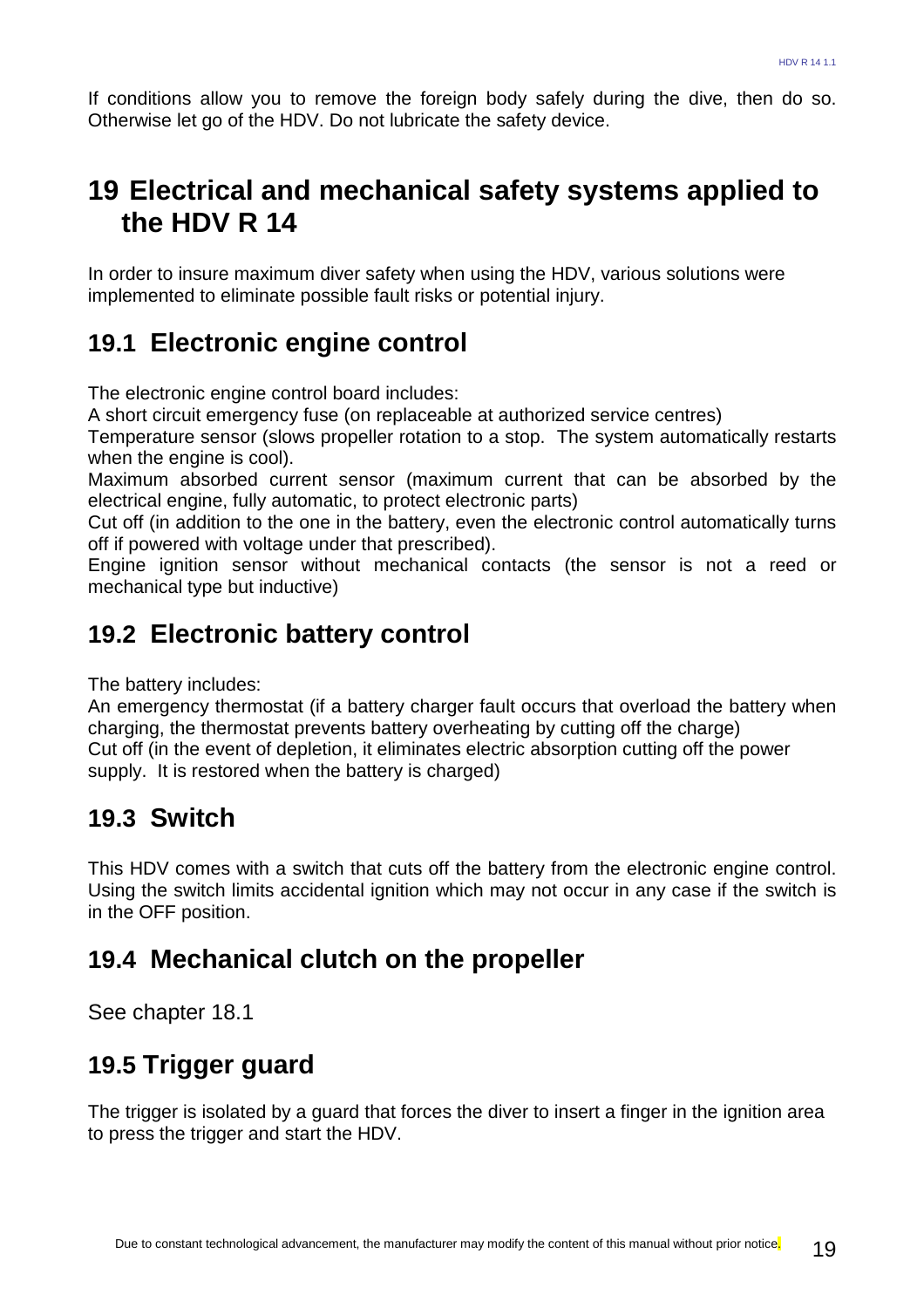# **20 Running time**

Running time data is indicative and is nevertheless referred to use:

- with a vehicle in perfect running order
- in moderate environments
- in the absence of currents
- with an average load (diver with a double tank 12+12 litters)
- in perfect buoyancy conditions

As a rule, the running time should be calculated to cover the descent and ascent. An **EMERGENCY** running time, which will vary according to the type of dive, must also be established.

In any case, when planning a dive you MUST consider the event of returning to the exit point without the HDV.

# **21 Speed**

Speed depends on the same factors as running time. The speed chosen should be compatible with the type of dive and be adjusted to match that of your buddies.

### **22 Precautions for use**

- **Do not expose the HDV to solar radiations, closed into the car under the sun, or exposed to excessive heat (max 50°C (122°F)). Overh eating and successive deformation may occur, to the prejudice of the water tightness of mating surfaces.**
- Avoid bumps during the dive
- Do not direct the HDV toward other divers.
- Do not use it as a stool
- Do not stand up on it
- Do not have it used by children or untrained people.
- Do not transport it dismantled or open.
- Do not attempt to stop the propeller with your hands.
- Do not block the starter trigger when the switch is turned to on.
- Do not throw it off a boat or the shore.
- Do not tow it with motor boats.
- Do not dismantle it.
- Do not run it dry above water.
- Do not wet electrical contacts.
- Do not short-circuit the battery
- Do not charge the batteries with a battery charger other than the one supplied.
- Do not start the HDV when holding the propeller or with objects between the blades.
- Do not remove wires from the connector or invert polarity.
- Do not get internal HDV parts and batteries wet.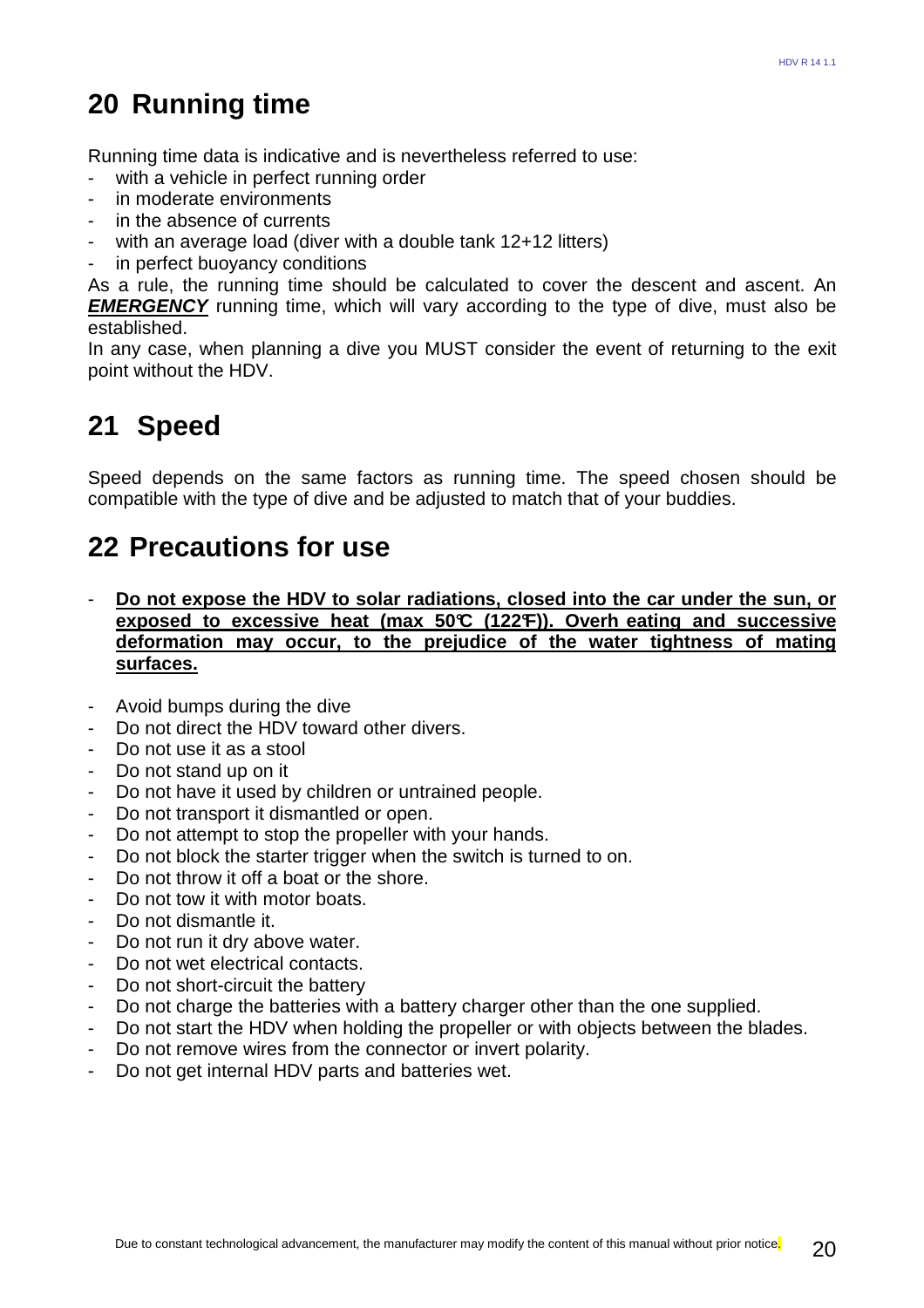# **23 Troubleshooting**

| <b>PROBLEM</b>                                         | <b>POSSIBLE CAUSE - TREATMENT</b>                     |  |  |
|--------------------------------------------------------|-------------------------------------------------------|--|--|
| The HDV does not run. When the trigger is activated    | Open the HDV, check that the batteries are charged    |  |  |
| the propeller does not turn.                           | and that the connectors are inserted and              |  |  |
|                                                        | undamaged, then try again.                            |  |  |
| Although the battery pack has been charged and the     | The control system may be damaged - must be           |  |  |
| connectors are inserted the HDV does not run.          | checked.*                                             |  |  |
|                                                        | The motor may be damaged - must be replaced.*         |  |  |
|                                                        | The battery pack may be damaged - must be             |  |  |
|                                                        | replaced.                                             |  |  |
|                                                        | The control system may be damaged - must be           |  |  |
| The speed regulator doesn't work.                      | replaced.*                                            |  |  |
| The HDV's running time is visibly diminished.          | The batteries need to be replaced.                    |  |  |
|                                                        | The battery charger is broken or does not work well - |  |  |
|                                                        | must be replaced.                                     |  |  |
| When the main switch is on, the HDV runs               | The control card is damaged - must be replaced.*      |  |  |
| continuously with no chance of stopping it.            |                                                       |  |  |
| The motor is noisy.                                    | The HDV needs to be serviced.*                        |  |  |
|                                                        | The propeller is damaged - must be replaced.          |  |  |
| Vibrations are felt when the propeller rotates.        | The drive system is damaged - needs to be             |  |  |
|                                                        | serviced.*                                            |  |  |
|                                                        | Replace all the O-rings and carefully check that the  |  |  |
| The HDV floods very slowly.                            | seating surfaces are not damaged.                     |  |  |
|                                                        | Shut off the HDV, try to slide the starting piston,   |  |  |
| The control trigger sticks and the HDV remains         | driven by the trigger, to get out any foreign bodies, |  |  |
| running.                                               | try to start again. If the HDV continues to work, the |  |  |
|                                                        | starting system must be verified, probably it was     |  |  |
|                                                        | damaged by a shock.                                   |  |  |
|                                                        | The external propeller shaft seal is damaged and      |  |  |
| There are oil stains on the conic end of the case near | requires maintenance. The second internal seal        |  |  |
| the propeller or it is visibly greasy.                 | prevents flooding but you should suspend HDV use      |  |  |
|                                                        | and replace the gaskets.                              |  |  |

\*operations to be carried out by HALCYON authorised service centres.

# **24 HDV flooding, sinking**



This could occur especially due to improper use, a collision, incorrect closing or inefficient maintenance.

In the event of flooding, the scooter will start to tilt downward and thus sink.

In the event of **total** flooding, the situation could become **POTENTIALLY HAZARDOUS since the HDV will start to SINK, DRAGGING YOU DOWN** and therefore the vehicle **MUST BE IMMEDIATELY ABANDONED.** 

# **25 Cleaning and storage**

After use, the HDV must be rinsed thoroughly with fresh water. A neutral detergent may be used for more stubborn dirt. Before opening the HDV, it is important to remove all traces of



salt. In particular, the proximity connected to the trigger must be cleaned thoroughly and all grit and sand particles removed.

Do not use any solvents or petroleum-based products.

The HDV must be stored in a cool, clean, and ventilated place, in an upright position with the nose facing upwards. The battery must be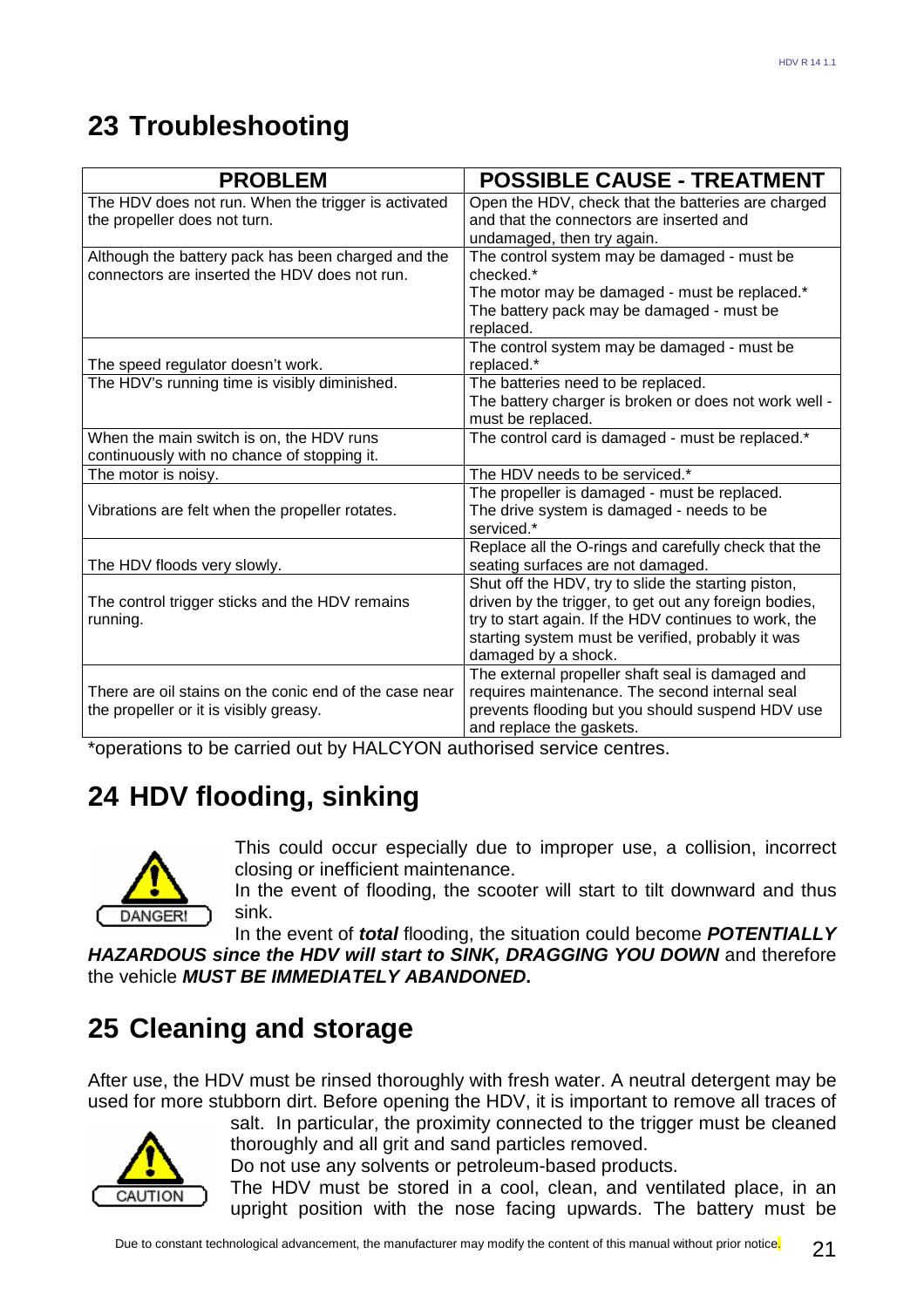removed, charged and stored away from frosty conditions or excessive heat. Make sure that the connectors do not come into contact with metal objects inside the HDV or the battery will be shorted. The wheel for opening the head cap must be loosened such that the gasket is in view.

**Important note:** always remove the battery after the use.

### **26 Maintenance**

#### **OR seal maintenance**

Open the HDV, gently remove the lock O-ring (19) (see fig. 5) being careful not to scratch the O-ring support surfaces, and clean the seating thoroughly (only by means of a clean brush or soft cloth). Do not use any type of solvent or alcohol. Apply silicone oil to the Oring and return it to its place. Do not use any other type of oil!!! We recommend the aerosol spray type which is usually used for diving equipment. Occasionally, lubricate the lock knob screw with normal mineral grease. Never lubricate trigger or magnetic piston movement. They would fill of sand and dirt. Do not lubricate electrical contacts!

#### **Closing knob gasket maintenance**

Whenever the closing knob (9) (see fig. 1) comes into contact with sand, rinse with running water before rotating it. About every 50 uses, remove it, using pliers, clean the gaskets and lubricate with marine grease, If you are not familiar with this operation, contact an authorized service centre.

#### **Supplementary maintenance**

Every hundred hours of use or at least every two years, we recommend you overhaul the HDV checking hydraulic seals and electrical circuits.

HALCYON fully overhauls your HDV with shipping throughout the world.



NOTE: using spray lubricants, it is important to air the inside of the HDV. In this way the propelling gas go away, for the most part are inflammable!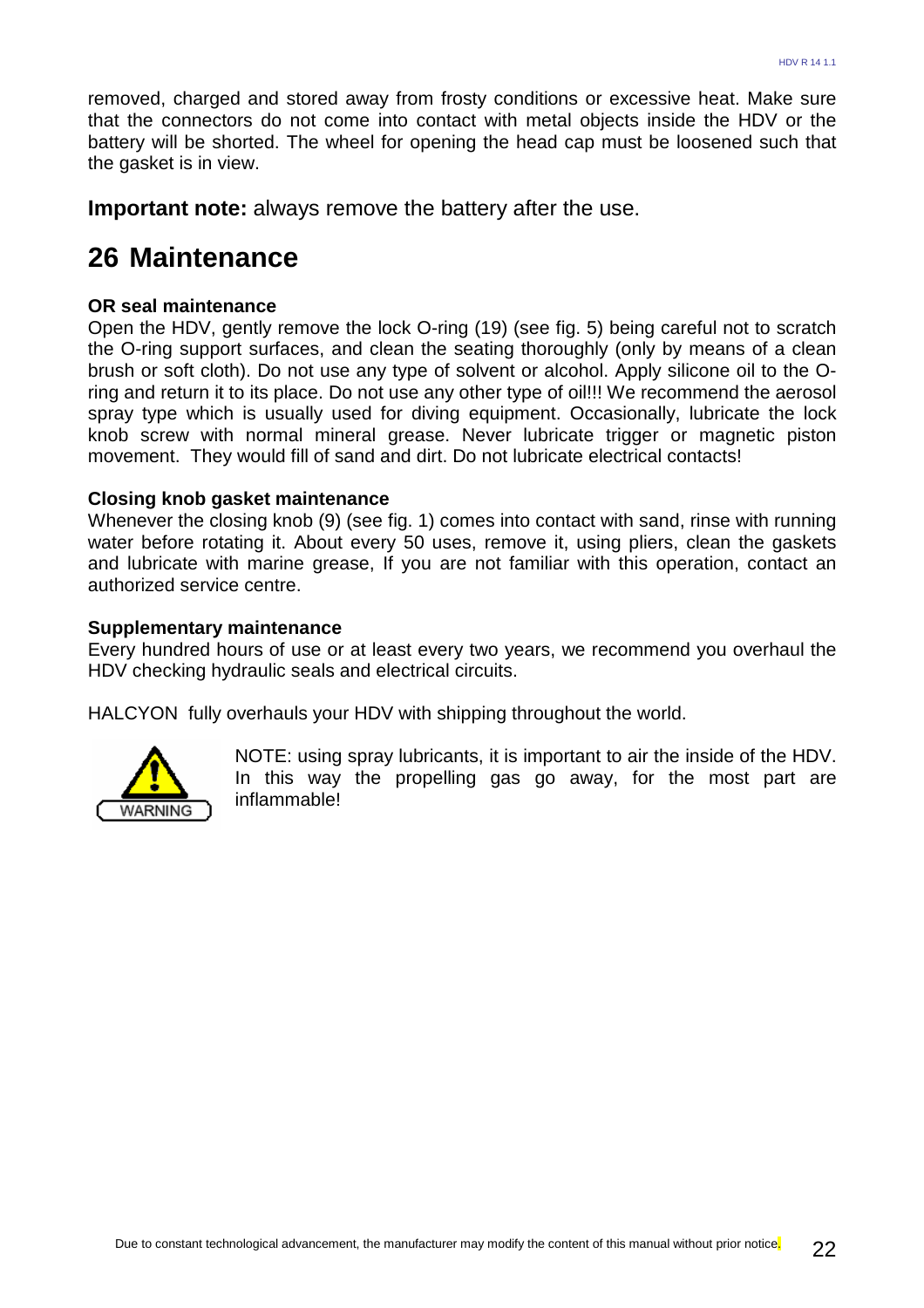# **27 Disposal and scrapping**

This apparatus is partly constructed with recyclable materials.

When the HDV can no longer be used safely or when the service centre deems it no longer suitable for use, the HDV must be scrapped.

The HDV must be disassembled and divided into distinct parts. Plastic parts must be deposited in the relative plastic waste containers and metal parts must be taken to a collection centre for metal waste.



Special care must be taken when disposing of battery packs, which are highly polluting to the environment. Batteries must be taken to a collection centre for spent batteries.



### **PLEASE SAFEGUARD YOUR SURROUNDINGS!! ALL VEHICLE PARTS AND THE BATTERY PACKS IN PARTICULAR SHOULD BE DISPOSED OF ACCORDING TO LOCAL DISPOSAL REGULATIONS!**

# **28 Handling**

### **WARNING! The HDV weight is 17 Kg – 37,5 lb**

### **In every transport condition, the HDV must be always closed.**

The vehicle has been conceived for use in water environments. When transporting it or loading it onto a car, some precautions need to be taken due to its shape and weight. Lift it holding a flow conduit support and front handle.

Whilst transporting it by car or by boat, make sure it is blocked in a secure position. If not blocked it could easy roll and cause damages to property and personal injury.

The use of the support cod. \_\_\_\_\_ is advised (see Halcyon accessories).

Do not position the HDV at the front of boats or dinghies or in positions where it would be subjected to harsh jolting the inner parts may be damaged. When the HDV is laid on the ground, always do so gently, and when it is placed in the upright position, rest it on the propeller guard. Always make sure that the surface is flat and that nothing comes into contact with the propeller.

If you prefer to grip the HDV from the maneuvering handles, do so, but do not overstress them - they were not designed to bear excessive loads. Do not carry the entire weight of the HDV on only one handle.

**BEFORE EMBARKING THE HDV ON AIRPLANES OR PUBLIC TRANSPORTATION VEHICLES, PLEASE READ THE REGULATIONS ON BATTERY TRANSPORT!**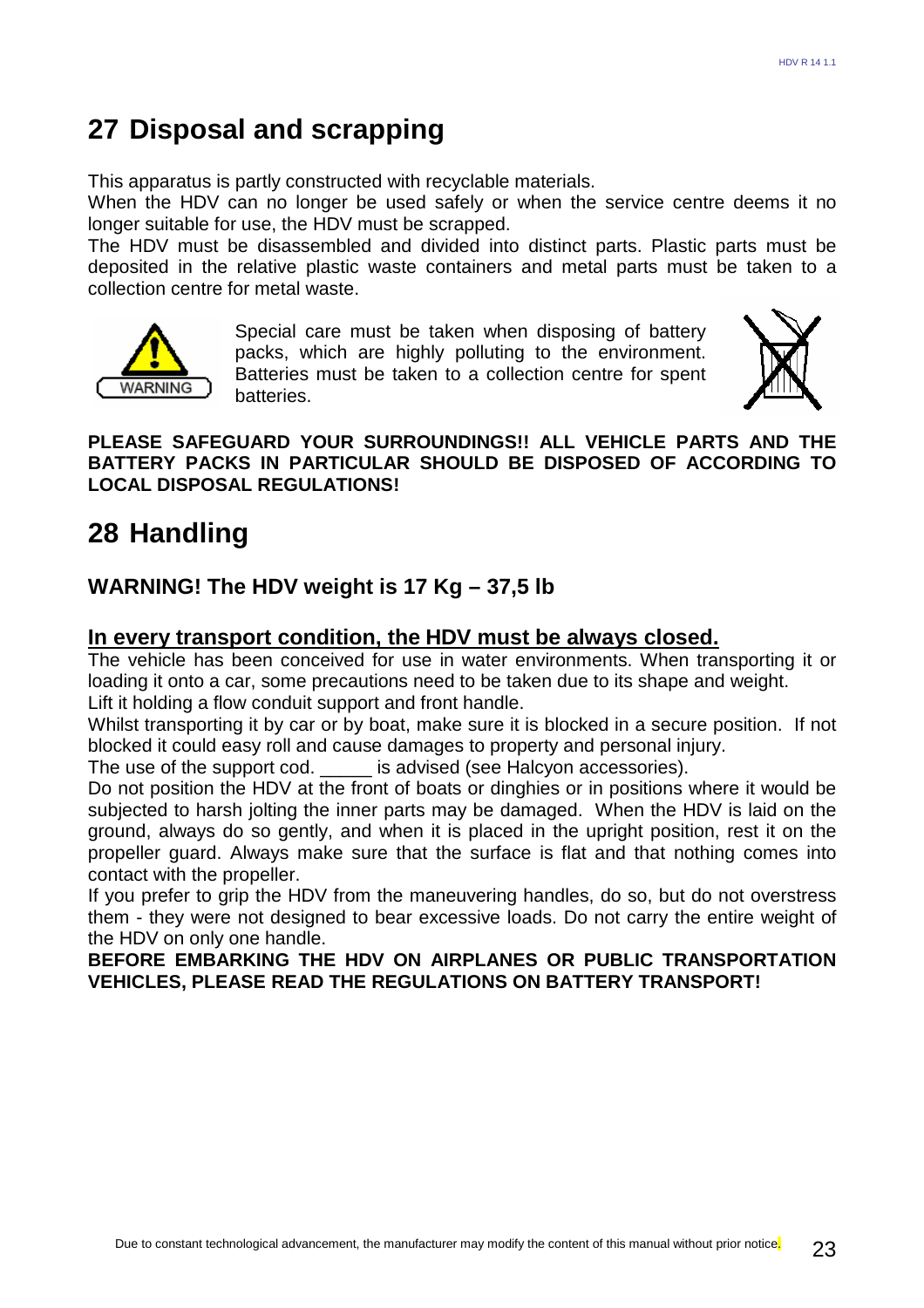### **29 Storage**

If you do not plan to use the HDV for long periods of time (over two months) please follow the instructions below for correct storage.

- Carefully rinse the HDV with fresh water and wash with a neutral detergent if necessary
- Fully dry the HDV
- Open the HDV and remove the battery
- Remove the body gasket OR
- Accurately clean the OR and its housing
- Insert the OR in the body (to avoid losing it)
- Close the HDV without tightening the knob
- Place the HDV in a dry, dark place away from children
- Place the battery in a dry place at a temperature between 10 $(50F)$  and 30 $^{\circ}$  $C(86F)$
- Charge the battery at least every 2 months

When you resume HDV use, follow the instruction in chapter "Preliminary operations" Note: remember to replace the body OR adequately lubricated with silicon oil before use.

# **30 Technical specifications**

| Size: Length x breadth x height | $Mm - in$    | 660x420x338 - 26x16,5x13,3                                 |
|---------------------------------|--------------|------------------------------------------------------------|
| Weight:                         | $Kg - Ib$    | $17 - 37,5$                                                |
| Speed:                          | $m/min - kn$ | from 20 to 55 <sup>*</sup> - from 0,66 to 1,8 <sup>*</sup> |
| Running time                    | min.         | from 60 to $100*$                                          |
| Voltage                         | V.DC         | 24                                                         |
| Max. charging time              | h            | 8                                                          |
| Max. depth                      | m            | 100                                                        |
| Max. static traction +/- 10%    | $dAN - Ibf$  | $18 - 80$                                                  |

Data is only exemplary since constant product developments could cause variations without prior notice. \* depends on the towed diver, the type of use and configuration

# **31 Spare parts**

The following table lists the main spare parts and accessories. Any other part is available upon request. Contact your local Halcyon dealer or visit www.halcyon.net for availability and pricing:

> HDV support Automatic burn tester Tow harness Safety clip Shaft seal or kit HDV-R 14 complete gasket kit Complete shaft seal kit HDV-R 14 battery pack CB 2500/20 NiMH battery charger HDV-R 14 ballast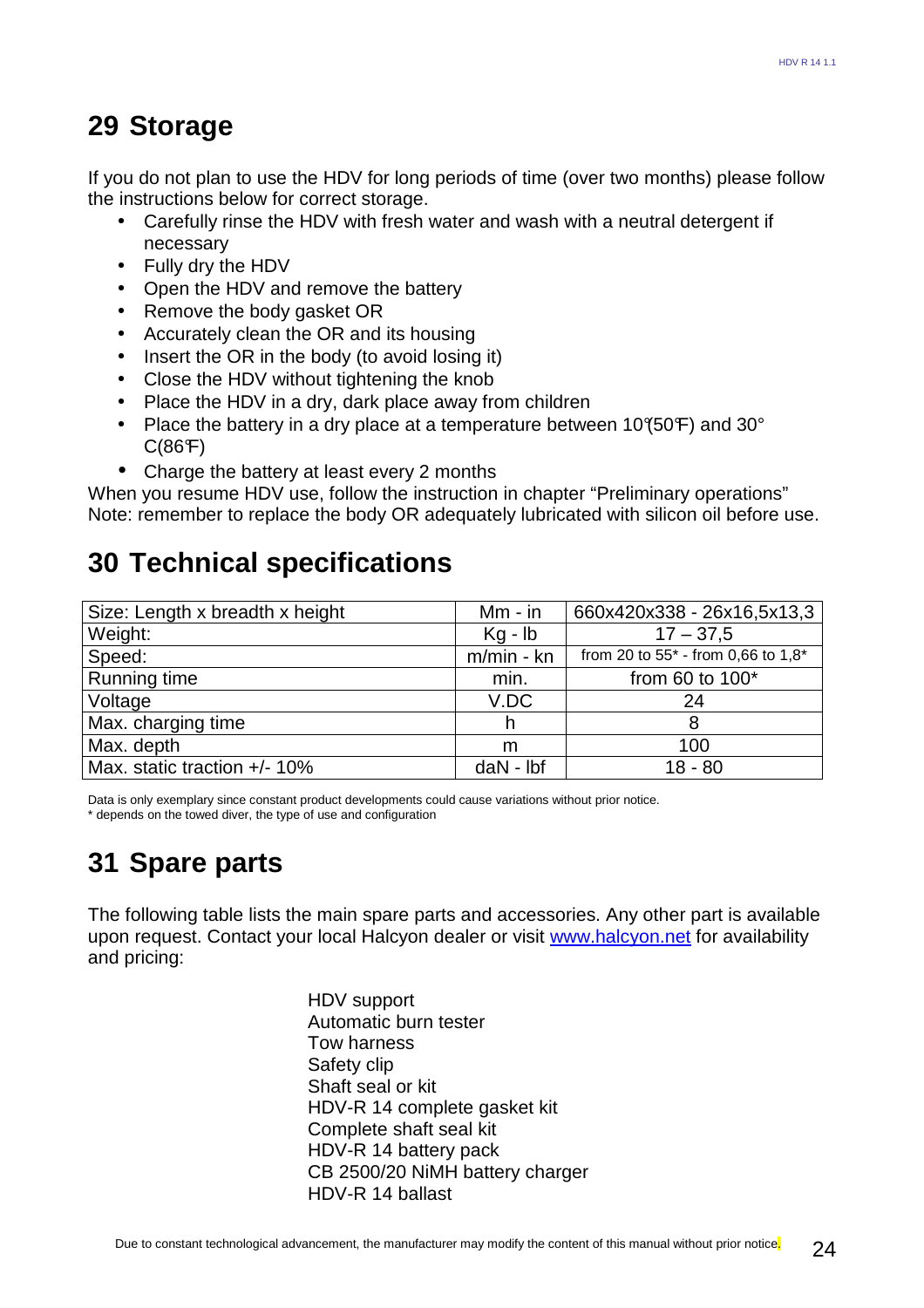### **32 Product identification**

The machine has been marked with a hot-pressed serial number generally located in the body, on the battery and engine body. This number is to be quoted whenever technical assistance or spare parts are required.

Check plate data and EC marking completeness on the HDV.



### **33 Battery charge (general rules)**

- **CAREFULLY READ THE BATTERY CHARGER INSTRUCTIONS MANUAL.**
- **The battery should only be charged with the specifically supplied battery charger.**
- **Charge the battery in a well-ventilated, covered area, away from flammable objects or liquids, away from crowded rooms and in no way in the home.**
- **The battery must be connected to the charger using the specific connector.**
- **REMOVE THE BATTERY from the HDV and wait at least two hours from the last use before charging.**
- **Do not connect any device to the battery when charging.**
- **The battery should be kept off the HDV and only inserted and connected to the engine immediately before use: it should be disconnected and removed immediately after use**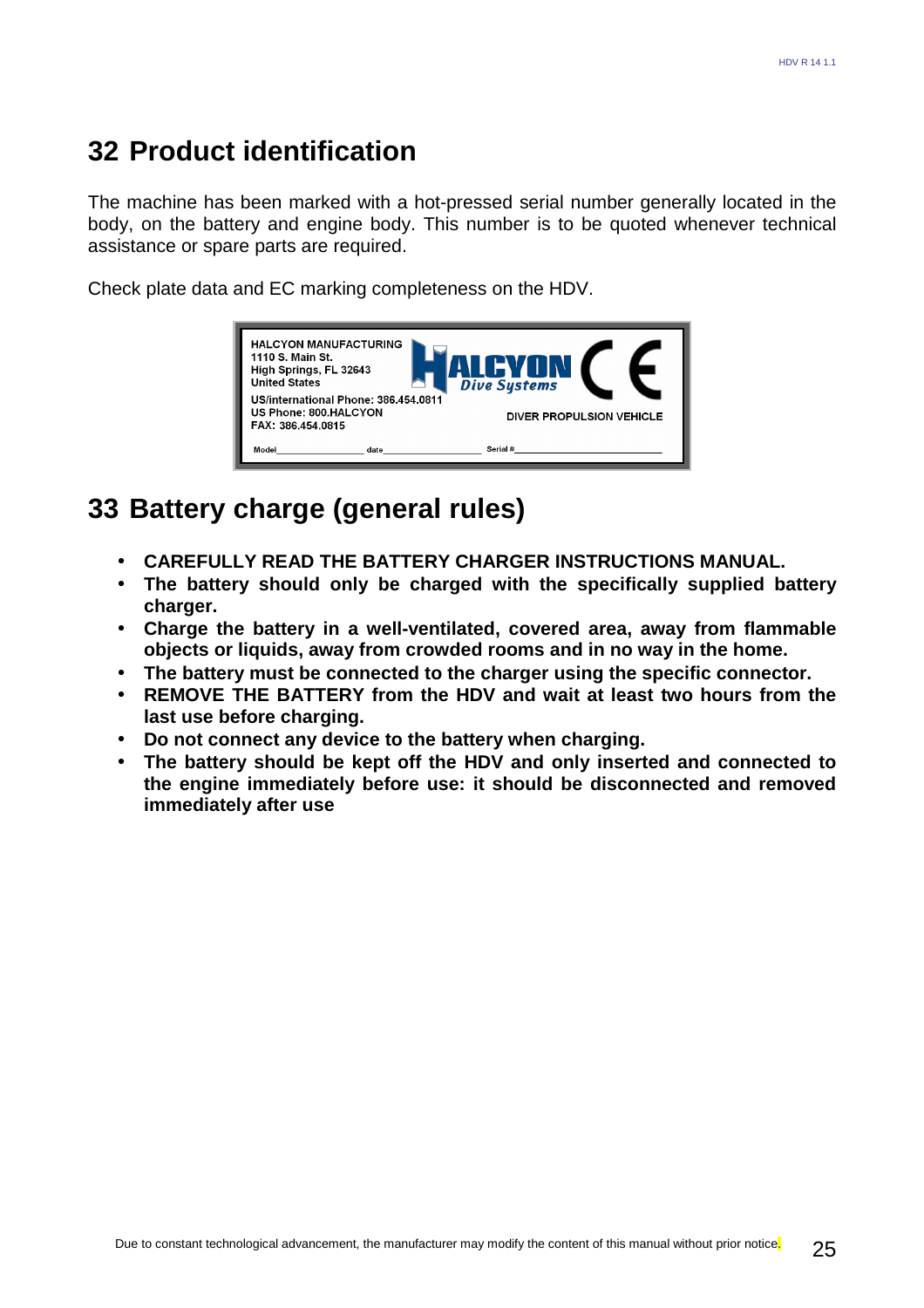## **34 How to correctly charge the battery**

- Remove the battery from the HDV.
- Place it in a protected, well-ventilated area away from people and flammable materials.
- **FIRST** connect the battery charger to the battery charge connector (varies according to the model) on the battery.
- **NEXT** connect the battery charger to the mains.
- Wait until fully charged (see battery charger instructions)
- Wait until the battery cools. In any case, replace the battery in the HDV before use.



**DO NOT ATTEMPT TO CHARGE DAMAGED, LEAKING, RUSTED OR OTHERWISE DAMAGED BATTERIES. HALCYON IS AVAILABLE FOR ANY NECESSARY TECHNICAL ASSISTANCE.** 

# **35 NiMH battery information**

The NiMH battery is made up of 20 1.2 volt cells, connected in sequence, assembled on a plastic support and wired with two connectors, a three colours one for the charger (24) (see fig. 10), and a red one for connection to the HDV engine.

If a perceptible drop in distributed power is noticed during HDV use, immediately stop use and turn off using the switch.

NEVER leave the battery connected to the HDV when not in use.

Charge the battery at least once a month.

Charge the battery before each use, letting the battery cool before inserting it in the HDV; during this phase the battery could release hydrogen which would inevitably accumulate inside the HDV which is air tight.

Hydrogen accumulation (in special conditions) could cause accidents, with consequent damages to people and property.

A new battery will only work at full regime after four or five complete charge cycles.

The battery may be charged hundreds of times, but deteriorates in time. When autonomy is significantly lower than normal, it is time to replace it.

Only use Halcyon srl approved batteries, exclusively charging them with their approved battery chargers. When the battery charger is not in use, disconnect it from the power socket.

Even when not in use, a fully charged battery slowly dies due to the self-discharge phenomenon; charging the batteries within 24 hours of use is recommended.

Extreme temperatures may affect battery charge capacity.

Leaving the battery in hot or cold climates such as, for example, a closed car in mid-summer or mid-winter, reduces battery capacity and life. Always try to keep batteries at a temperature between 15 $\mathbb{C}$  (59 $\mathbb{F}$ ) a nd 25°C (77°F). Battery performance is significantly reduced at temperatures lower than  $0^\circ$  (32°F).



#### **DO NOT THROW BATTERIES IN FIRES, THEY EXPLODE!**

Do not use the battery for purposes other than those prescribed.

Never use damaged battery chargers or batteries.

Accumulators must be kept outside the HDV, in dry locations, (relative humidity 65% +- 5%) and at a temperature between 15°C (59°F) and 25 °C (77°F), with the electric connectors away from metallic objects that can short circuit the two battery poles, with

### serious fire hazard, damages to people and property.

**Do not wet electrical contacts or the battery.**

Dispose of batteries observing local regulations such as, for example, recycling them. Do not dispose of batteries with domestic waste.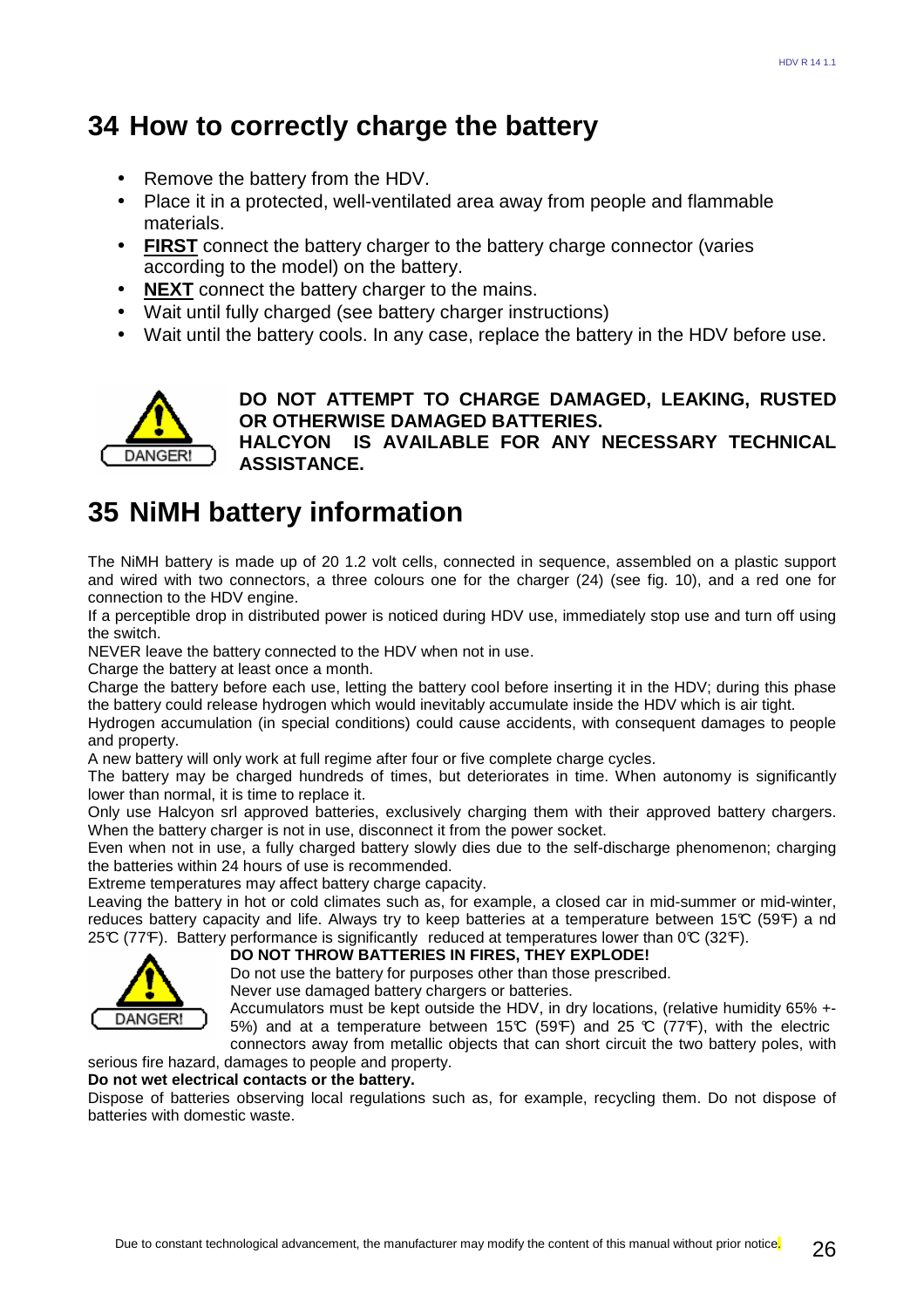

# **36 Ideal battery charging conditions**

Admitted room temperature from 10°C (50°F) to 35°C (95°F)(ideal 20°C (68°F)) Battery temperature at charge start  $20\textdegree$  (68°F).

Conditions other than those described above may influence charging as well as the number of possible charges with acceptable yield.

# **37 Ideal battery depletion conditions**

We recommend using batteries at a room temperature between  $5\mathcal{C}$  (41 $\mathcal{F}$ ) and  $35^{\circ}C(95^{\circ}F)$ .

To avoid short term deterioration and potential cell polarity inversion, the battery **must not, in any case, be fully depleted**. The automatic cut off device that prevents full battery depletion was installed for this reason (see specific paragraph).

During HDV use, it is best not to constantly drive at maximum speed but to use the rpm regulator, suspending frequent starts, making brief pauses, to give the battery time to better conduct the chemical reaction required to generate power, avoiding abrupt cell heating.

### **37.1 Important note on battery depletion!**

After HDV use, always remember to cut off motor power using the switch.

This is because the HDV electronic control, even if the motor is not running, consumes a small amount of energy which, in the long term, depletes the battery. The cut off device prevents the battery from overheating, but if, for any reason, it malfunctions, the battery would die and the polarity of some cells may invert.

### **38 "CUT OFF" battery protection system, operating principle and instructions for use**

The electronic battery protection system from total accidental depletion is located inside the battery and connected in sequence between the battery and HDV engine.

Its purpose is to prevent excessive cell depletion that could lead to the polarity inversion of one or more cells, with consequent potential battery destruction and possible damages, even serious, to property and/or people.

When accumulators deplete, voltage lowers until it reaches a limit value. When this value is reached, cut off prevents the battery from further depleting by interrupting power distribution.

When the cut off is triggered, the battery no longer outputs voltage to the connector.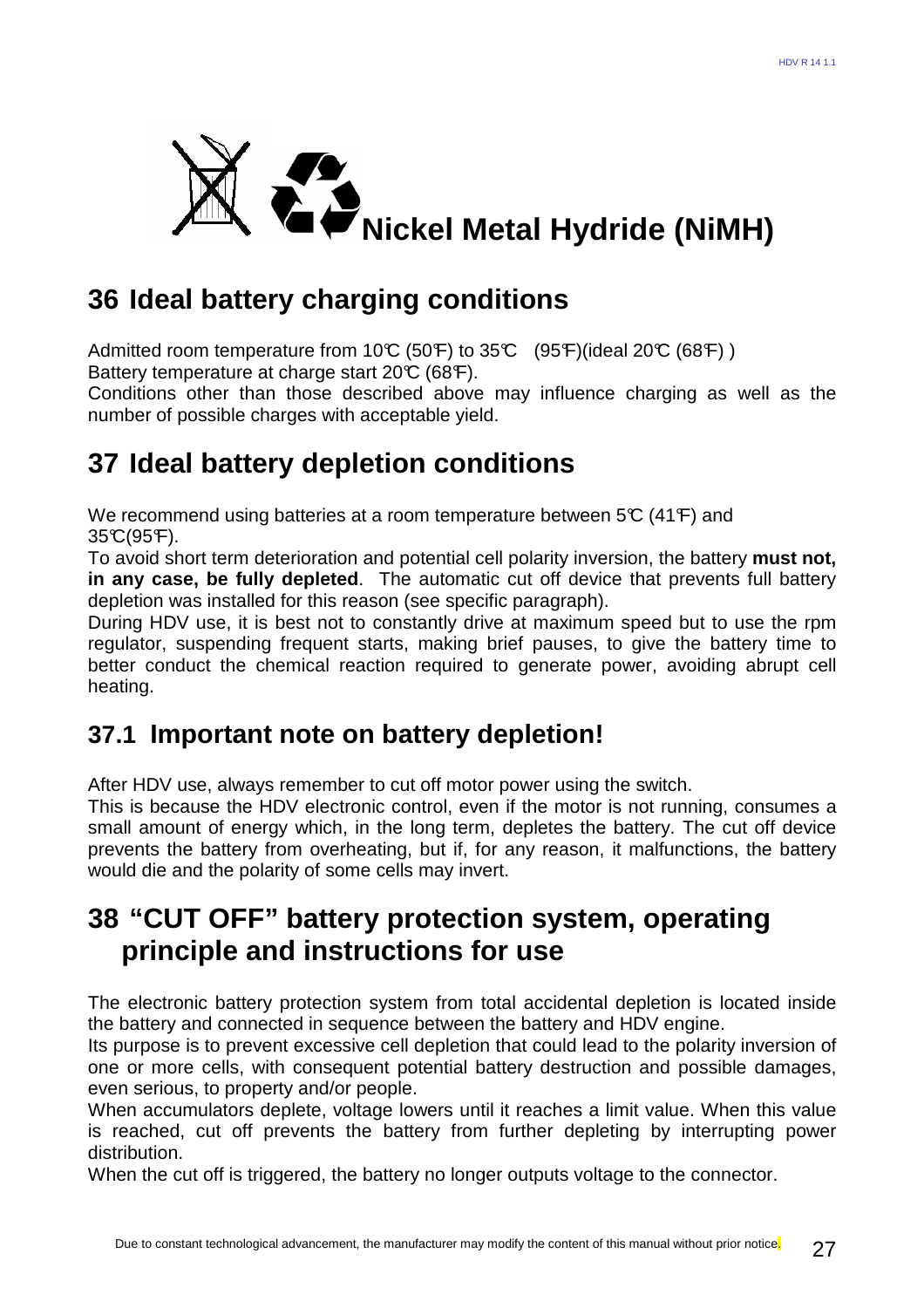To continue battery use, it must only be charged with the specific battery charger (see battery charger instruction manual) and restore the circuit.

The cut off device should only trigger in exceptional cases and this event should not occur during normal battery use since correct use does not include excessive depletion.

**In case of short circuit of the battery the cut off system will be completely damaged with subsequently high risk of fire.**

### **38.1 Procedure to follow in the event the cut off device is triggered**

In the event the cut off system triggers, IT IS IMPORTANT you proceed as follows:

- 1. Follow the HDV opening procedure.
- 1. Disconnect the engine battery power connector.
- 2. Remove the battery from the HDV.
- 3. Let the battery rest for at least 2 hours. This is the minimum time required, in this case, for the battery to cool and return to awaiting charge conditions.
- 4. Connect the battery charge connector to the battery charger.
- 5. Charge following the instructions in the battery charger manual.



#### **IMPORTANT NOTE!**

**Also remember that the HDV inevitably stops running when the cut off device is triggered. This event is not hazardous to the diver in any way since the dive was planned taking into account that HDV use is not considered a safety device or rescue means.** 

**HALCYON is not liable after the cut off system triggers, in any situation, in hazardous situations or immersions where the driver (at his full risk) confided on surfacing by using our manufactured under water vehicle.** 

**Please remember that the HDV must be considered as an immersion aid and not as a rescue vehicle.** 

## **39 NiMH battery, frequently asked questions:**

**I often use the HDV, twice a week or every day, but I never fully deplete the battery since I make short dives. Should I remove the battery after every use and charge it?**  The battery should be disconnected and removed after every use, if possible, charge when the charge level is almost depleted, otherwise, charge after every use.

The battery should be kept off the HDV and inserted and connected to the engine only immediately prior to use. It should be disconnected and removed immediately after use.

**Can I leave the battery connected to the battery charger for a long period of time?**  After charging, our battery chargers enter idle mode and can be left attached to the battery as long as you like. They only charge if necessary. However, it is always best to

disconnect them as soon as charging is finished.

#### **I dropped the battery. One of the cells is dented. Can I still use it?**

NiMh cells are extremely delicate. NEVER use a battery that has fallen on the ground since some connections could be damaged. Send the battery to customer service who will check damages and repair the battery if necessary.

#### **Is battery heating normal when charging?**

Given that a battery should always be charged at room temperature between  $15\textdegree C$  (59°F) and  $25\mathbb{C}$  (77 $\mathbb{F}$ ), the battery's temperature may rise during charge.

**Is battery heating normal when outputting?**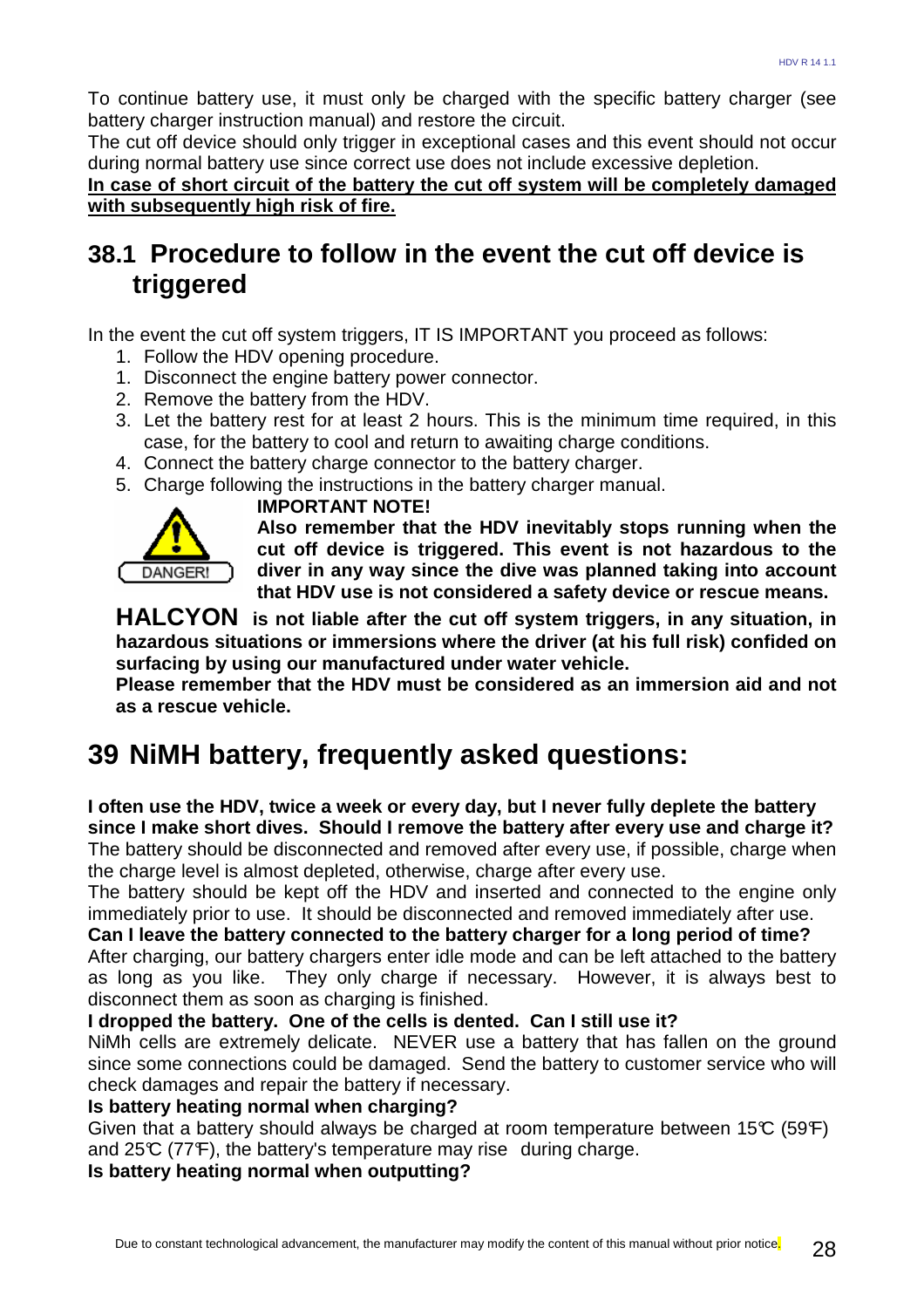As with charging, battery output slightly raises battery temperature, therefore, the same conditions apply as above.

#### **How long does good NiMh battery efficiency last if not used?**

This depends on many factors, especially on the battery's "life". Usually a battery charged at least once a month and never fully depleted can last up to five years.

#### **When the battery is dead, what should I do with it?**

The battery should be disposed of in a specific depleted battery recycling center. There are specific collection centers in every city.

#### **I left the battery on the boat and sea elements rusted the silver-plated connector contacts. What should I do?**

All electrical contacts inside the HDV battery case should never generate electrical shocks or sparks due to the presence of hydrogen.

The connector should be immediately replaced (see Halcyon customer service).

**I pulled the battery wires by mistake and damaged the insulation. Do I have to replace them or can I insulate them with tape?** 

A wiring short circuit could even make the battery explode creating serious hazards to people and property (see Halcyon customer service).

#### **When I have to charge the battery, can I leave the red connector attached to the HDV engine?**

No! Although turning off the HDV using the circuit breaker knob (see instruction manual) prevents engine power absorption, the battery must be detached and charged off the scooter in all cases.

**I noticed the battery leaks liquid, can I still use the battery?** 

No! Do not use the battery. It is hazardous to people and property!

**I noticed some bumps on the battery, can I still use it?** 

No! Do not use the battery. It is hazardous to people and property!

**How can I tell what the battery efficiency is? If I have to plan a dive, how can I be sure that the battery charge provides a certain autonomy?** 

For this reason, there is a tool that simulates electrical scooter absorption during operations and depletes the battery to a 20 volt residual voltage. When finished, the length of output in minutes is displayed. This data gives you an idea on battery "health" letting you plan correct use. (see "burn tester" accessories).

### **40 Warranty**

Each HDV is factory tested underwater and only marketed when all necessary tests are passed, including waterproof tests.

In the event of flooding (meaning the liquid in which the HDV was submerged enters the watertight case) warranty validity is at the discretion of HALCYON

Transport and packaging fees to or from the HALCYON offices from non EU countries shall be born by the purchaser.

The product (excluding the battery) is covered against all manufacturing defects for a period of two years from the date of purchase proven by a sales document, excluding:

- non-conform use or use other than that foreseen or illustrated in this manual
- negligence, attempts to repair or modify the HDV by personnel not expressly authorized by HALCYON that jeopardize correct operations or prevent adequate checks and tests to meet repair needs under the warranty
- temporarily rented products
- Scratches or damages to any surface, due to normal product use by the consumer.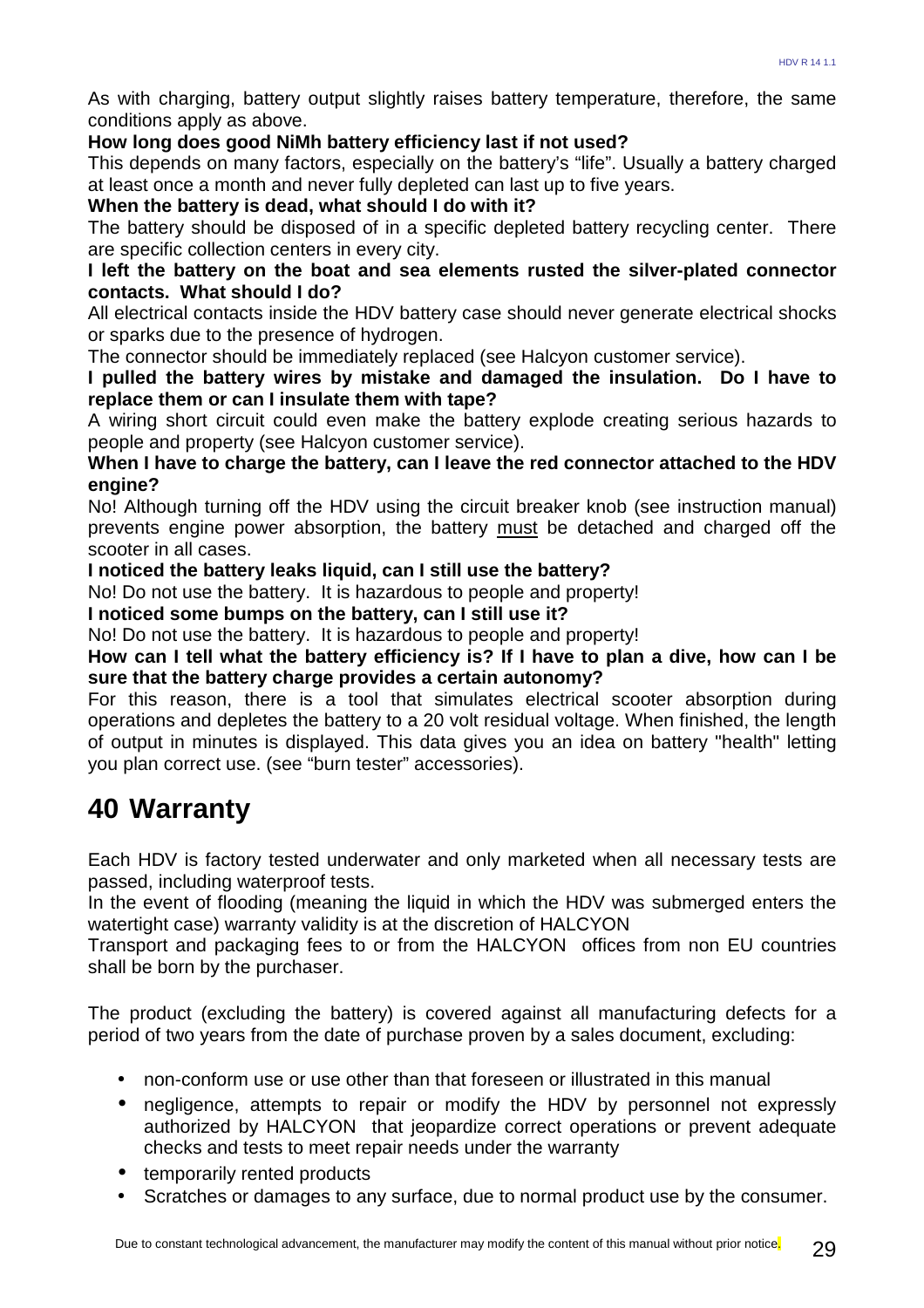- normal wear or deterioration
- damages due to transport, falls or accidents

The batteries supplied with our ADC are guaranteed for a period of 3 months excluding:

- Defects due to damages, incorrect use, accident, tampering, negligence or neglect and in the event of modifications or repairs made by unauthorized personnel that jeopardize correct operations or prevent adequate checks and tests to meet repair needs under the warranty
- Defects or damages due to product use in conditions other than those described in this manual
- Defects or damages due to incorrect controls, operations, maintenance, installation, adjustments, unauthorized applications or any other alteration or modification of any form.
- Broken or damaged wires or connections unless directly due to material or factory defects.
- Defects or damages due to humidity, liquids or foreign objects introduced within the battery pack or that have rusted any part of the battery.

### **41 RoHS and WEEE conformity**

With reference to regulation RoHS (Restriction of Hazardous Substances) HALCYON declares that all products introduced on the European market meet the following European regulations, assimilated in Italy by legislative decree nr. 151 dated 25/07/2005:

1) European Directive 2002/95/ED dated January 27, 2003, on the restriction to use the following hazardous substances in electric and electronic equipment, and thus the items do not contain concentrations that exceed the acceptable limits for the following substances:

- Lead
- Hexavalent Chromium (Cr+6)
- Mercury (Hg)
- Polybrominated biphenyl (PBB)
- Cadmium (Cd)
- Polybrominated diphenyl ethers (PBDE)

2) European Directive 2002/96/EC dated January 27, 2003, or WEEE (Waste electrical and electronic equipment) that sets specific criteria for the collection, handling and recycling of electrical and electronic waste. All products that meet this regulation are marked with the following logo:

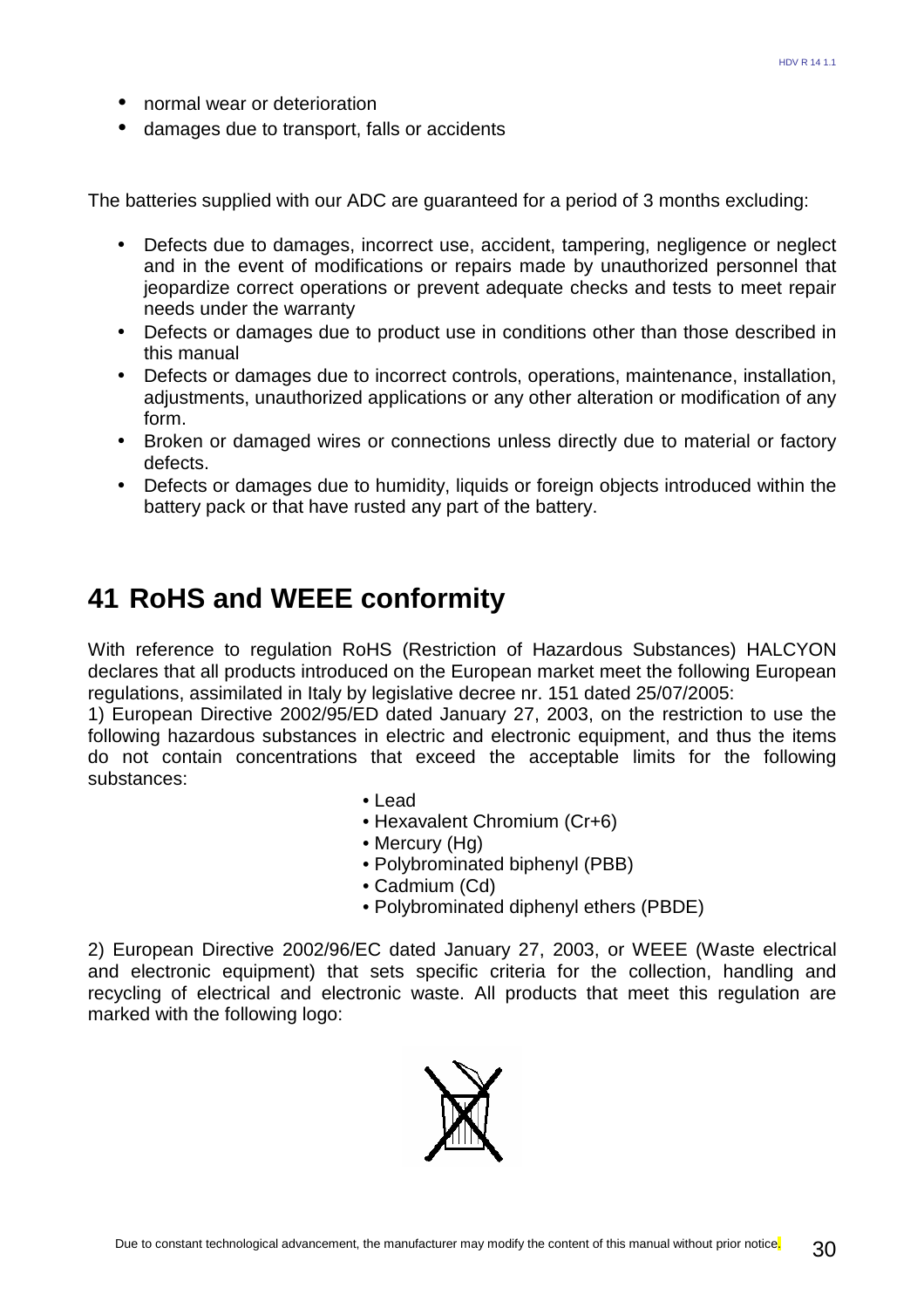### **42 Noise levels**

Continuous A-weighted equivalent noise pressure levels do not exceed 70 dB (A). C-weighted peak noise pressure values do not exceed 63 Pa (130 dB regarding 20 microPa).

# **43 Vibration levels**

The average weighted square root of acceleration transmitted to the hand-arm system does not exceed  $2,5$  m/s<sup>2</sup>.

### **44 After-sales service**

The company's after-sales service is at your disposal at all times. Any requests may be addressed to:

> **HALCYON Manufacturing 1110 S. Main St. High Springs, FL 32463 United States US/International Phone: 386.454.0811 US Phone: 800.HALCYON FAX: 386.454.0815**

**Contact Email: info@halcyon.net**

**www.halcyon.net**

This use and maintenance manual is the exclusive property of HALCYON Any unauthorized reproduction, even partial, is prohibited.